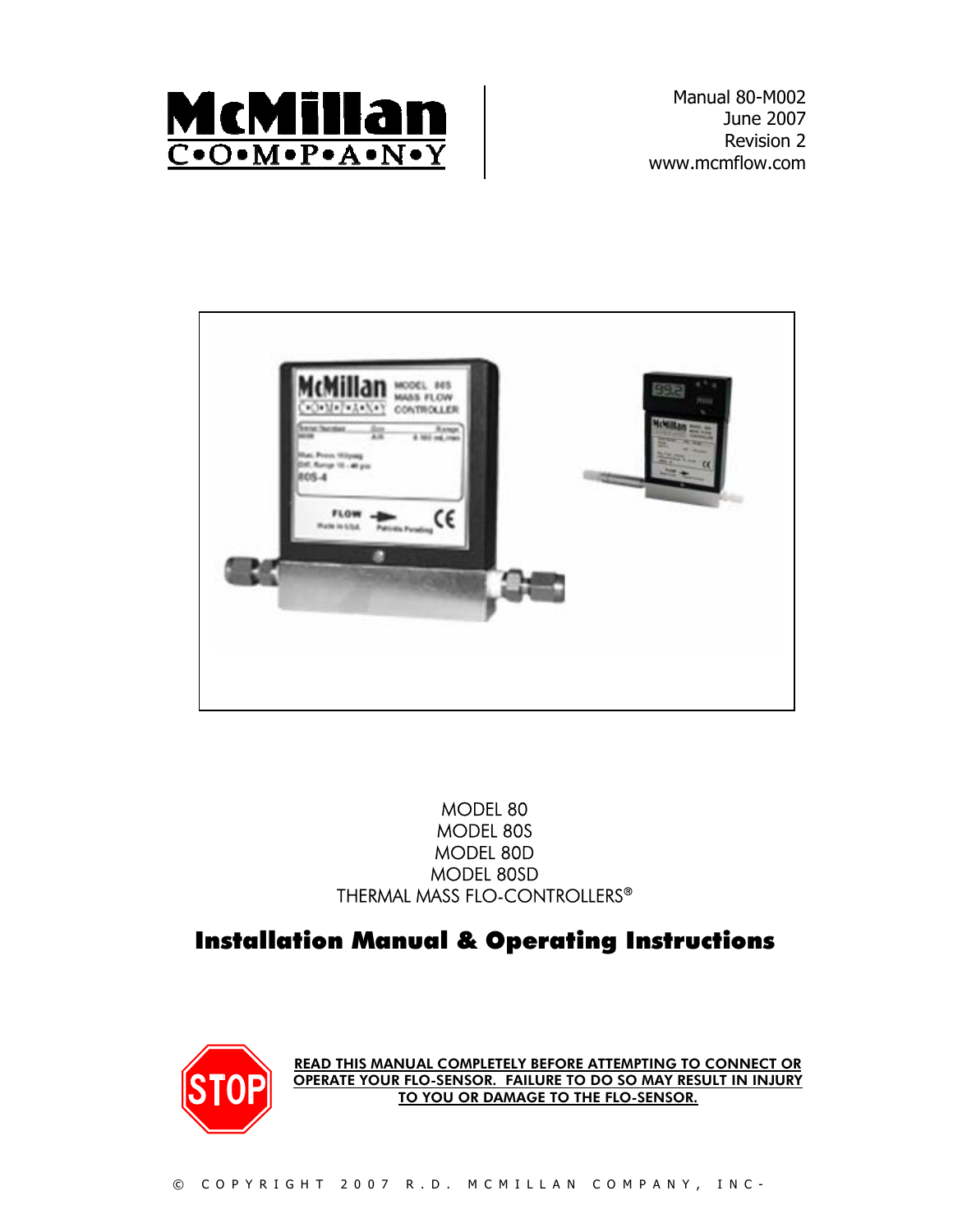| А.        | Introduction                                                                                                                                                                                                                          |    |
|-----------|---------------------------------------------------------------------------------------------------------------------------------------------------------------------------------------------------------------------------------------|----|
|           |                                                                                                                                                                                                                                       |    |
| <b>B.</b> |                                                                                                                                                                                                                                       |    |
|           | c) Connecting The 6 Pin Mini Din Connector and Cable Assembly  10<br>d) Connections For The 9 Pin D Sub Connector 11<br>e) Connections For The 15 Pin D Sub Connector 12<br>f) Using a 0-5VDC Output / Input Power Adapter Package 13 |    |
| C.        | 4. Changing The Flow Rate Set-Point (From An External Voltage Source) 15<br>5. Changing The Flow Rate Set-Point - Model 80D And 80SD 16<br>9. Changing The Calibration Gas - Model 80D And 80SD Only  17                              |    |
| D.        |                                                                                                                                                                                                                                       |    |
| E.        |                                                                                                                                                                                                                                       | 20 |
| F.        |                                                                                                                                                                                                                                       |    |
| G.        |                                                                                                                                                                                                                                       |    |
| Η.        |                                                                                                                                                                                                                                       |    |
| Ι.        |                                                                                                                                                                                                                                       |    |
| J.        |                                                                                                                                                                                                                                       |    |
| K.        |                                                                                                                                                                                                                                       |    |
| L.        |                                                                                                                                                                                                                                       |    |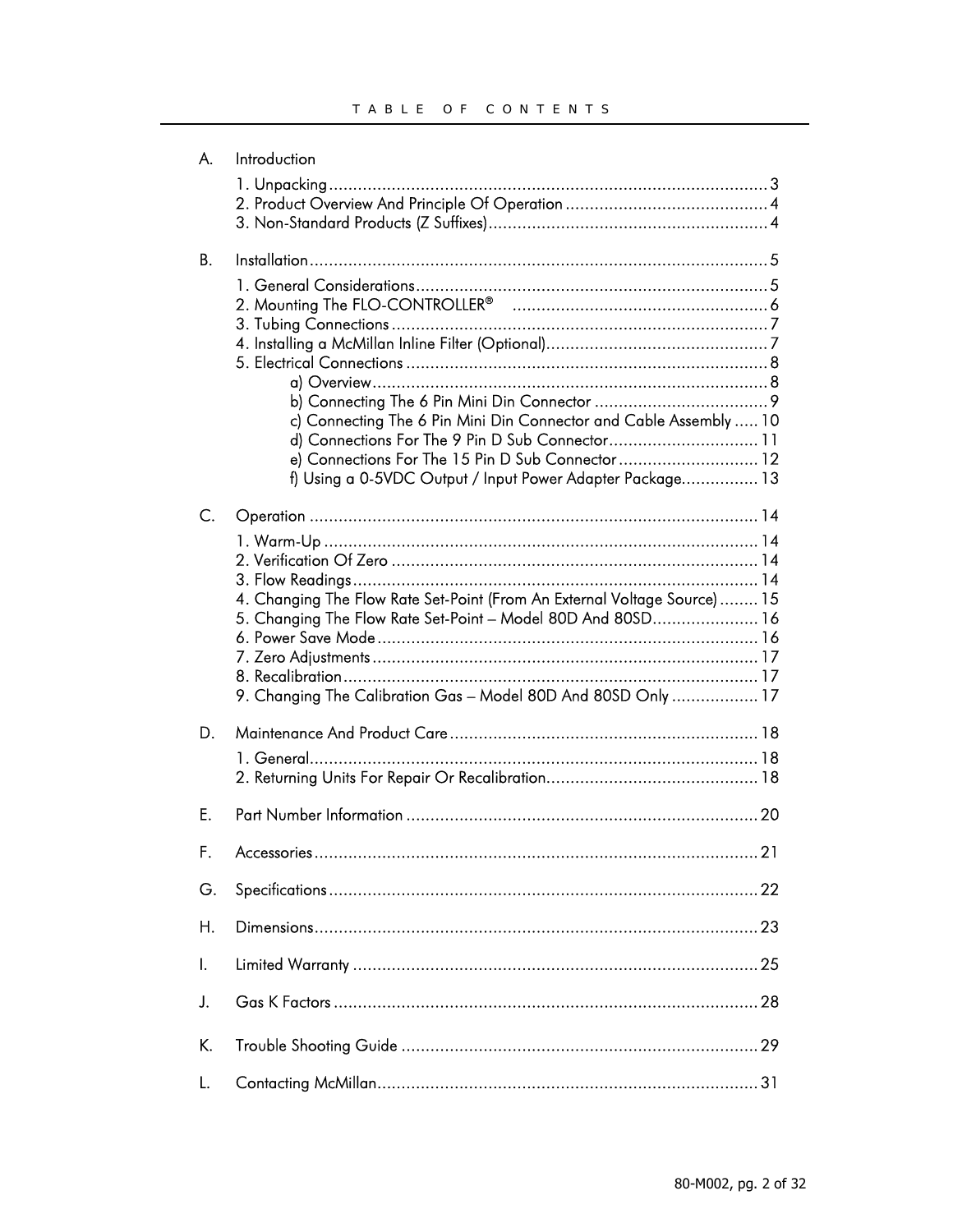### **A. Introduction**

### **1. Unpacking**

McMillan suitably packages all sensors to prevent damage during shipping. If external damage is noted upon receipt of the package, please contact the shipping company immediately. McMillan Company is not liable for damage to the device once it has left the manufacturing premises.

Open the package from the top, taking care not to cut too deeply into the package. Remove all the documentation and contents. Take care to remove all the items and check them against the packing slip. The products should also be checked for any concealed shipping damage. If any shortages or damage is noted, please contact the shipping company and/or McMillan Company to resolve the problem.

**Contents of Box Model 80/80S shown; Model 80D and 80SD have an integrated display.** 





**CAUTION:** Take care not to **drop** your controller. Read the installation section of this manual before providing power or tubing connections to the unit. Any damage caused by improper installation or careless handling will not be repaired under warranty (see limited warranty on page 25 for more details).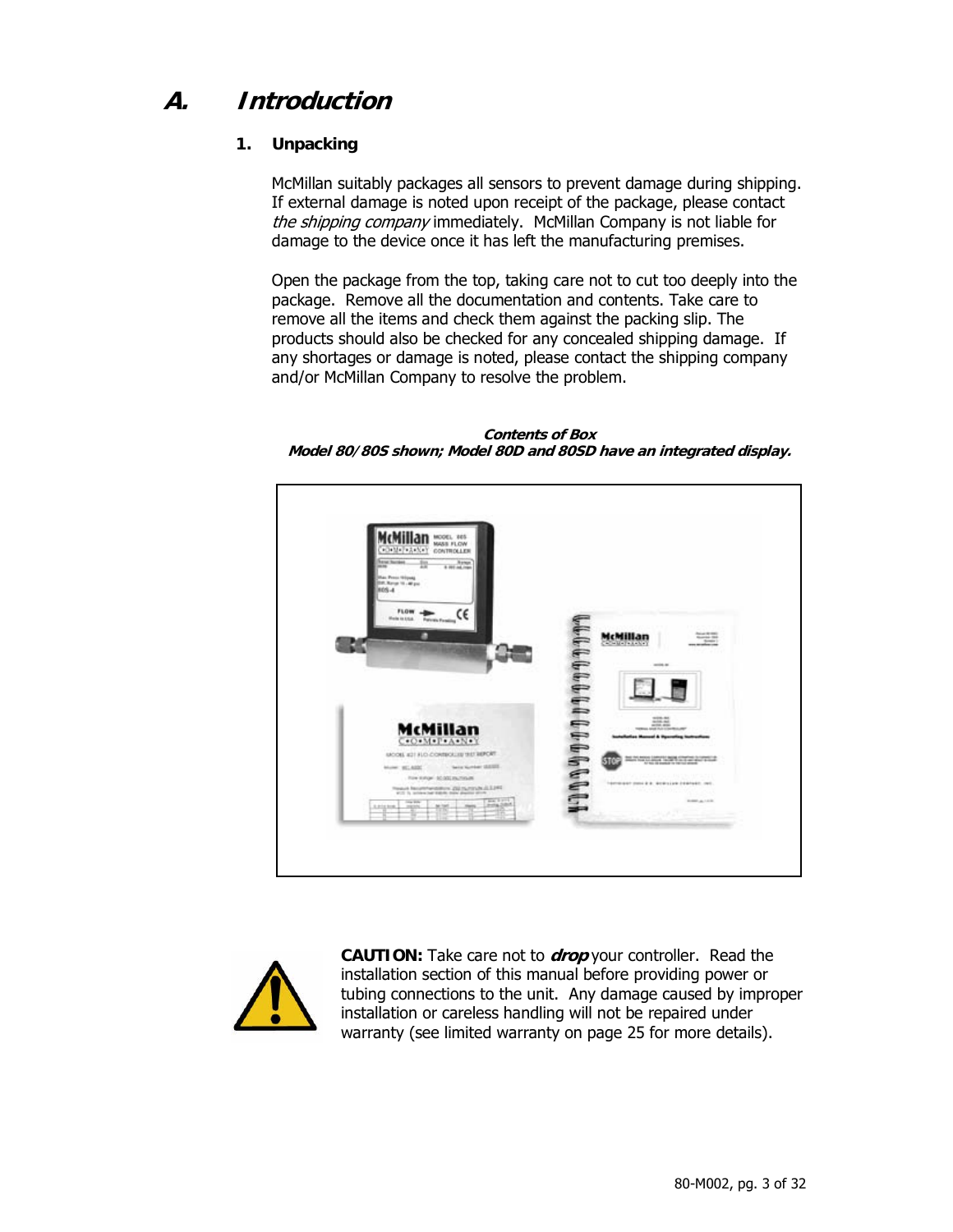#### **2. Product Overview and Principle of Operation**

McMillan Model 80 Series Mass FLO-CONTROLLERS® are capable of measuring and controlling the flow of virtually any clean, dry gas as low as 0-20 sccm or as high as 0-10 l/min. Repeatable results are achieved using a patented thermal mass flow sensor design. This proven design minimizes zero drift while maintaining fast response and linear outputs with virtually no maintenance.



The McMillan Company Model 80 Series utilizes thermal flow sensing technology. A portion of the gas flowing through the unit is redirected into a small sensor tube. This tube has two coils on the outside. The first coil introduces a small amount of heat into the gas stream. As the gas passes through the tube heat is transferred from one coil to the other. The flow rate is proportional to the amount of heat transfer. Smart electronics analyze the amount of temperature change in the second coil and provide a linearized analog output.

McMillan's patented\* system insures that the zero remains stable and the sensor is extremely repeatable.

Flow in the Model 80 Series is controlled by a proportional solenoid valve with active servo electronics. The flow measurement signal is analyzed by micro-processor controlled electronics and compared to a set-point. Adjustments are then made to the valve in order to achieve the required flow rate. The set point can be either externally input via a 0-5VDC signal or in the case of the Model 80D and 80SD it can be input manually on the unit.

The output of the thermal mass flow sensor is directly related to the specific heat characteristic of the gas being measured. A sensor is calibrated for one gas but may be used with other gases by applying a correction factor to the output. The calibration gas for each specific FLO-CONTROLLER® is detailed on the product label.

#### **3. Non-Standard Products (Z Suffixes)**

Please note that the installation instructions, operating instructions, and specifications included within this manual apply to standard production models only. If your FLO-CONTROLLER® has a "Z" suffix (e.g. 80SD-Z0911) then your unit is non-standard. Contact the factory to check if the installation, operation, or specifications of your sensor are different than detailed in this manual.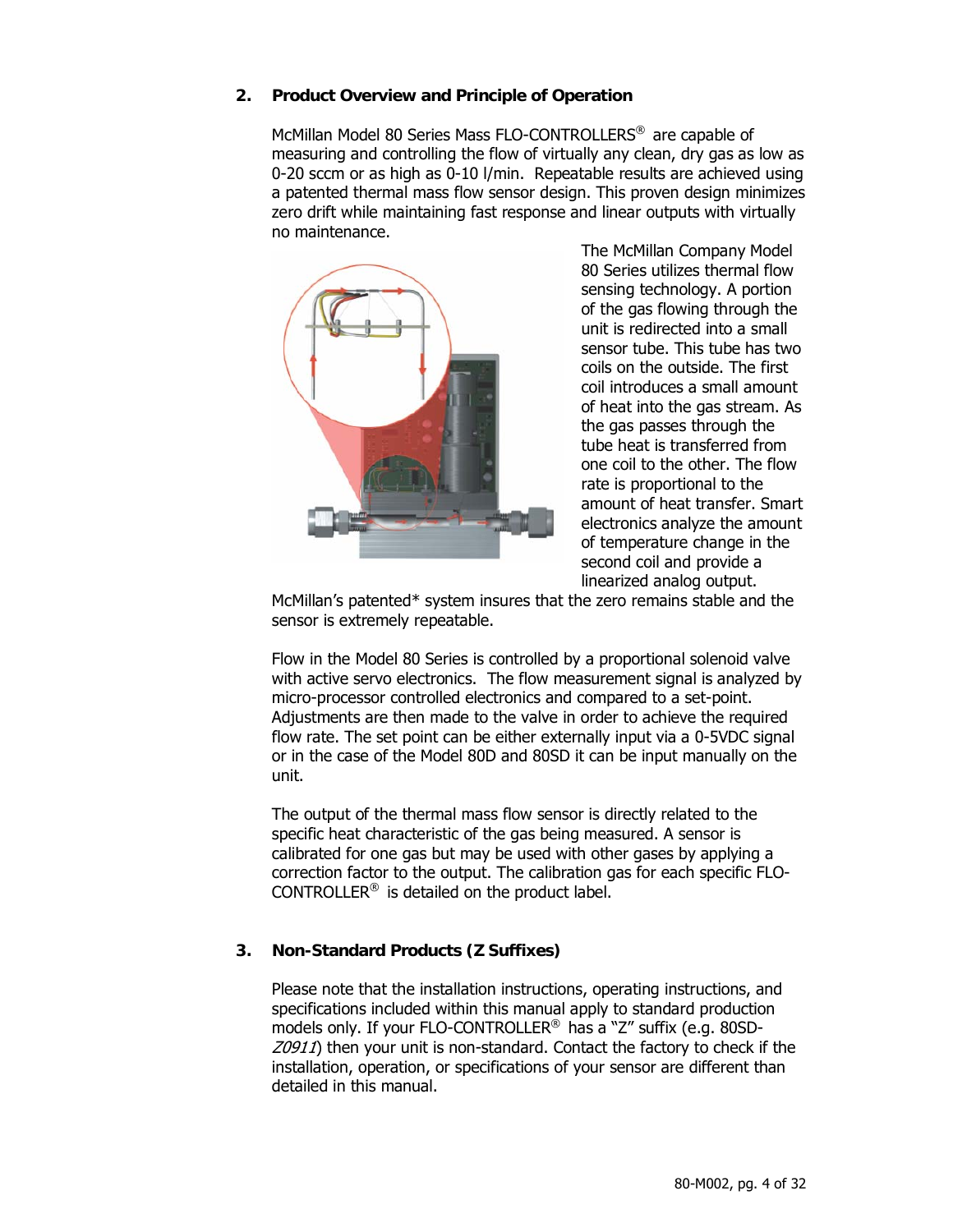

**Caution:** Do not exceed the pressure, temperature or power operating ranges detailed in the SPECIFICATIONS section of this manual. McMillan Company shall not be liable for any damage or injury caused by incorrect operation of their products.

#### **1. General Considerations**

It is recommended that a safety shut-off valve be installed upstream (before) of the controller.

All wetted parts should be checked for compatibility with the gas to be used. If there are any incompatibilities eg. highly corrosive gas, then the unit may be damaged or fail prematurely. Such damage will not be repaired under warranty.

Units should be installed in a clean, dry environment with an ambient temperature that is as stable as possible. Avoid areas with strong magnetic fields, strong air flows or excessive vibration.

In order to operate the differential pressure across the controller should be in the range 15-45psid (1-3 bar). For optimum performance a differential pressure of 25psid is recommended.

For Example, consider the following system:



The differential pressure across the flow controller in this system would be 100 psi – 14 psi = 86 psid. Consequently the FLO-CONTROLLER<sup>®</sup> would NOT be able to control flow. For the unit to operate at optimum performance the supply pressure from the gas cylinder would need to be lowered to 39 psig to give 39 psi -14 psi = 25 psid as follows.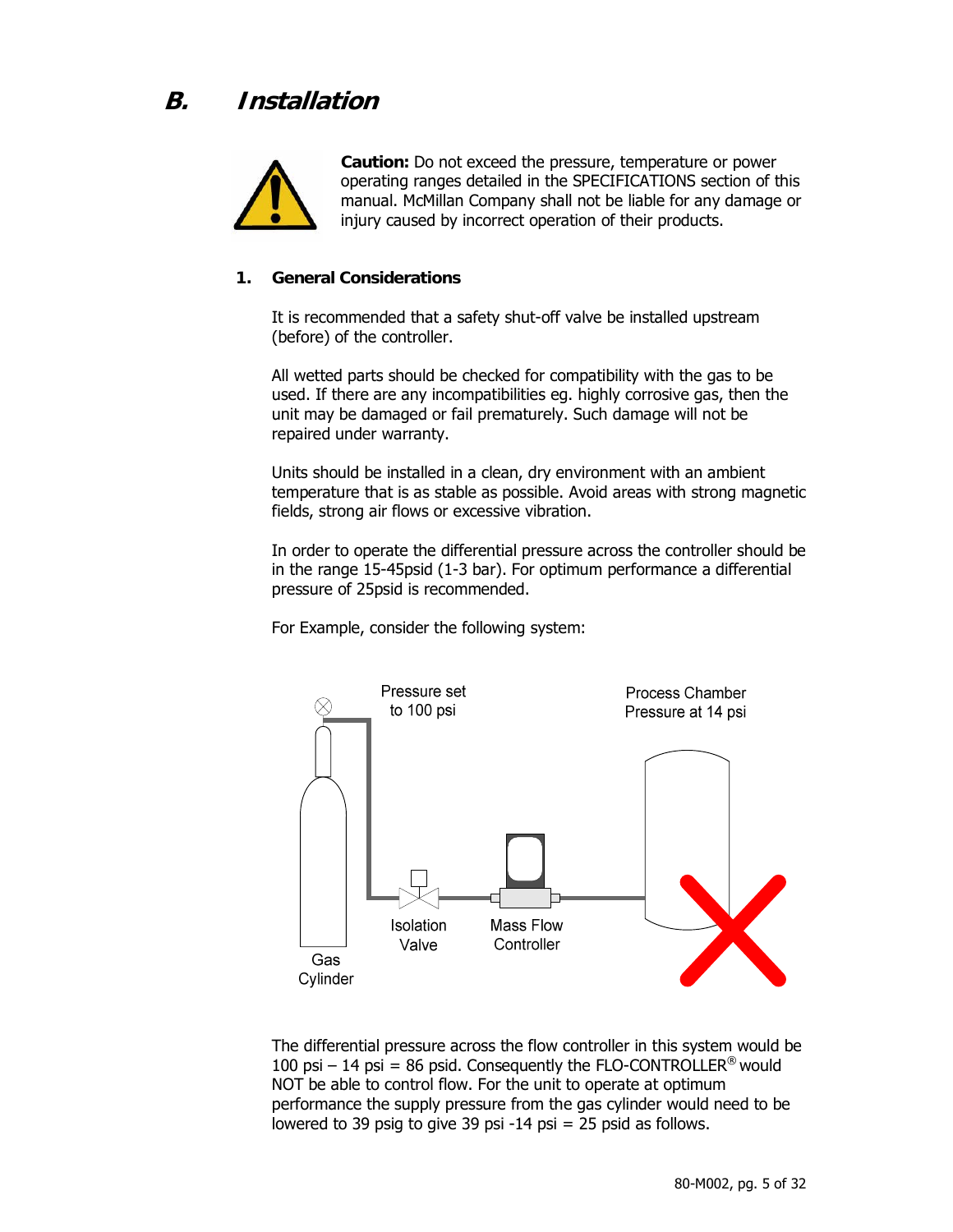

### **2. Mounting the FLO-CONTROLLER®.**

McMillan Model 80 series controllers have no particular orientation or installation requirements so may be mounted in any convenient position.

It is recommended that units be fixed to a suitable substrate using the two 4-40 mounting holes provided.



**Mounting View from Bottom (mounting hardware not included with sensor)**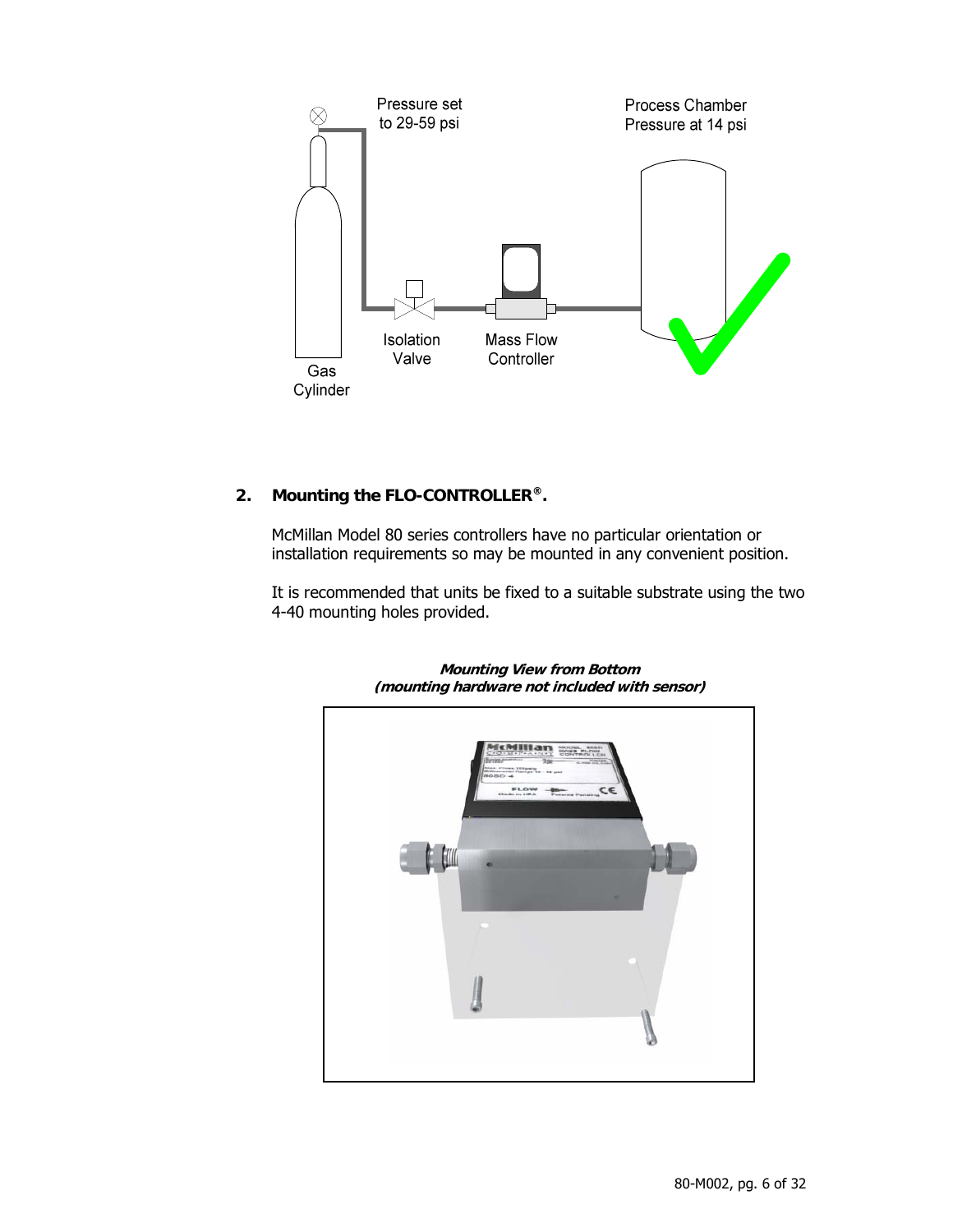#### **3. Tubing Connections**

All tubing must be clean, dry and purged with clean dry air before installation of the FLO-CONTROLLER®.

If the gas to be used may contain particles then a filter (20 microns or less) should be installed upstream of (before) the unit.



**Caution:** Only use the fittings factory installed on the unit. If the fittings are removed the calibration of the unit may be effected and leaking may occur. If different fittings are required please contact the McMillan Company Service Department for assistance.

When connecting the sensor to the tubing, take care not to over-tighten the fittings or leaking may occur.

#### **4. Installing a McMillan Inline Filter (Optional).**

An optional 20 Micron Aluminum filter is available for use with the Model 80 series. If this is ordered at the same time (recommended) as the FLO-CONTROLLER® it will be preinstalled at the factory.

To install the filter carefully remove the fitting from the INLET side of the sensor making sure that traces of PTFE tape are removed from the internal threads. Replace the PTFE tape on the fitting and screw it into the filter. The filter and fitting assembly should then be screwed into the sensor body.



**Caution:** The filter is supplied with PTFE tape pre-installed on the male fitting. Do not add to or remove the tape. Take care not to over-tighten the connections or leaking may occur.

#### **Model 80 With Model 90 Inline Filter (ranges 3-8)**

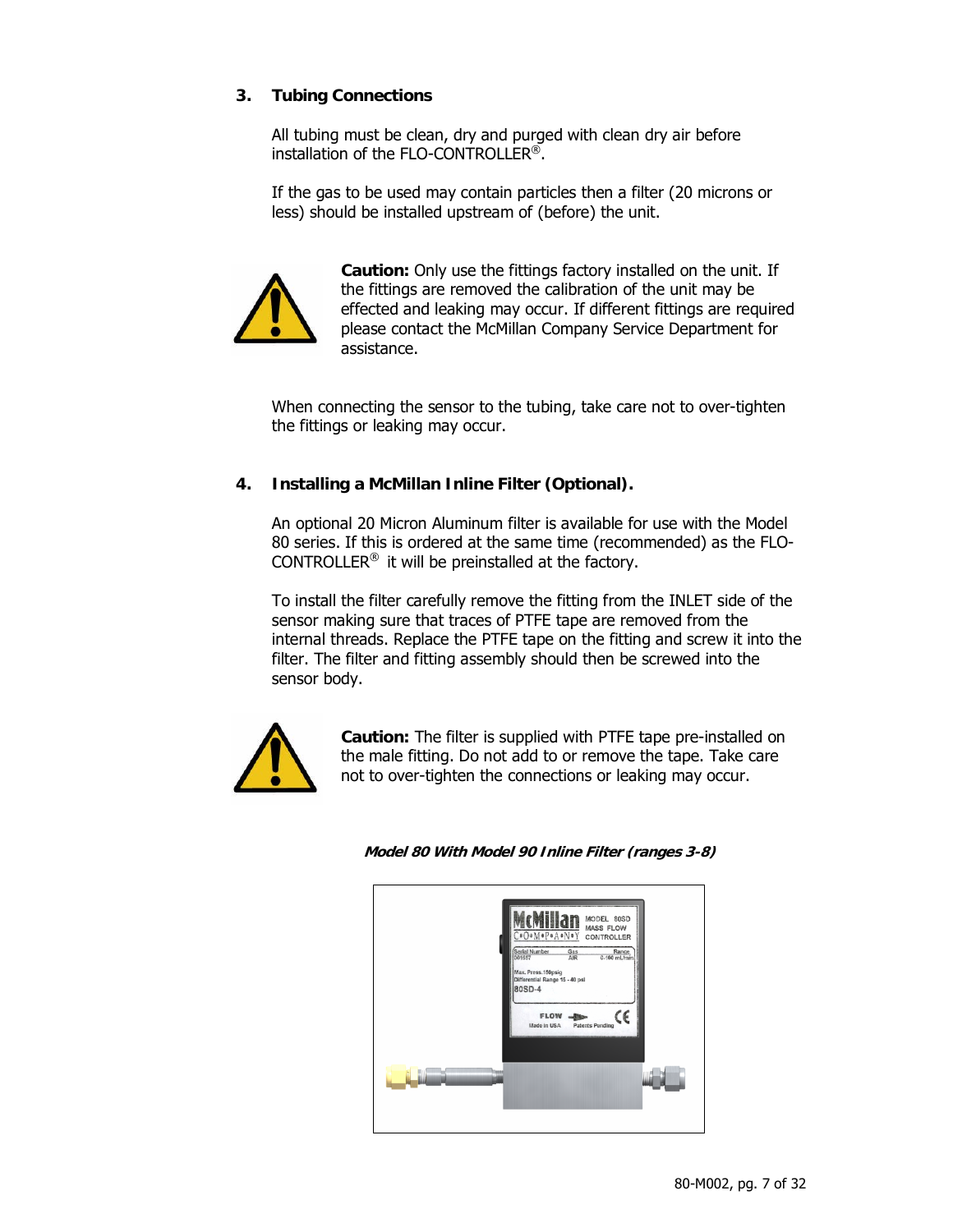**Model 80 With Model 91 Inline Filter (ranges 9-10)** 



#### **5. Electrical Connections**



**Caution:** Incorrect wiring may cause severe damage to the unit. Applying an AC voltage (115VAC or 230VAC) directly to the unit will cause damage. Read the following instructions carefully before making any connections.

#### **a) Overview**

The Model 80 Series provides a 0-5VDC analog output proportional to the flow rate. This output may be connected to a display, data acquisition system or voltmeter with an impedance of greater than 2.5 kΩ (kilo ohms).

The flow controller needs to be supplied with a 0-5 VDC set point signal to enable control. On the Model 80D and 80SD this may be generated internally by altering the set-point potentiometer on the front panel of the unit.

A stable D.C. power supply is required to operate the unit. The voltage and current requirements depend on the configuration of the unit. Full details may be found in the Specification section of this manual.

Connecting wires should be as short as possible to avoid voltage drops. Twisted conductor cable should be used if the length of the wiring is to be longer than 2 meters.

Units are supplied with either a 6 pin mini DIN type connector (requires mating cable assembly), a 9 Pin D Sub connector or 15 Pin D Sub connector.



**Caution:** Cutting off the integrated connectors on the unit IS NOT RECOMMENDED and will void the product warranty. Mating cables should be ordered along with each unit.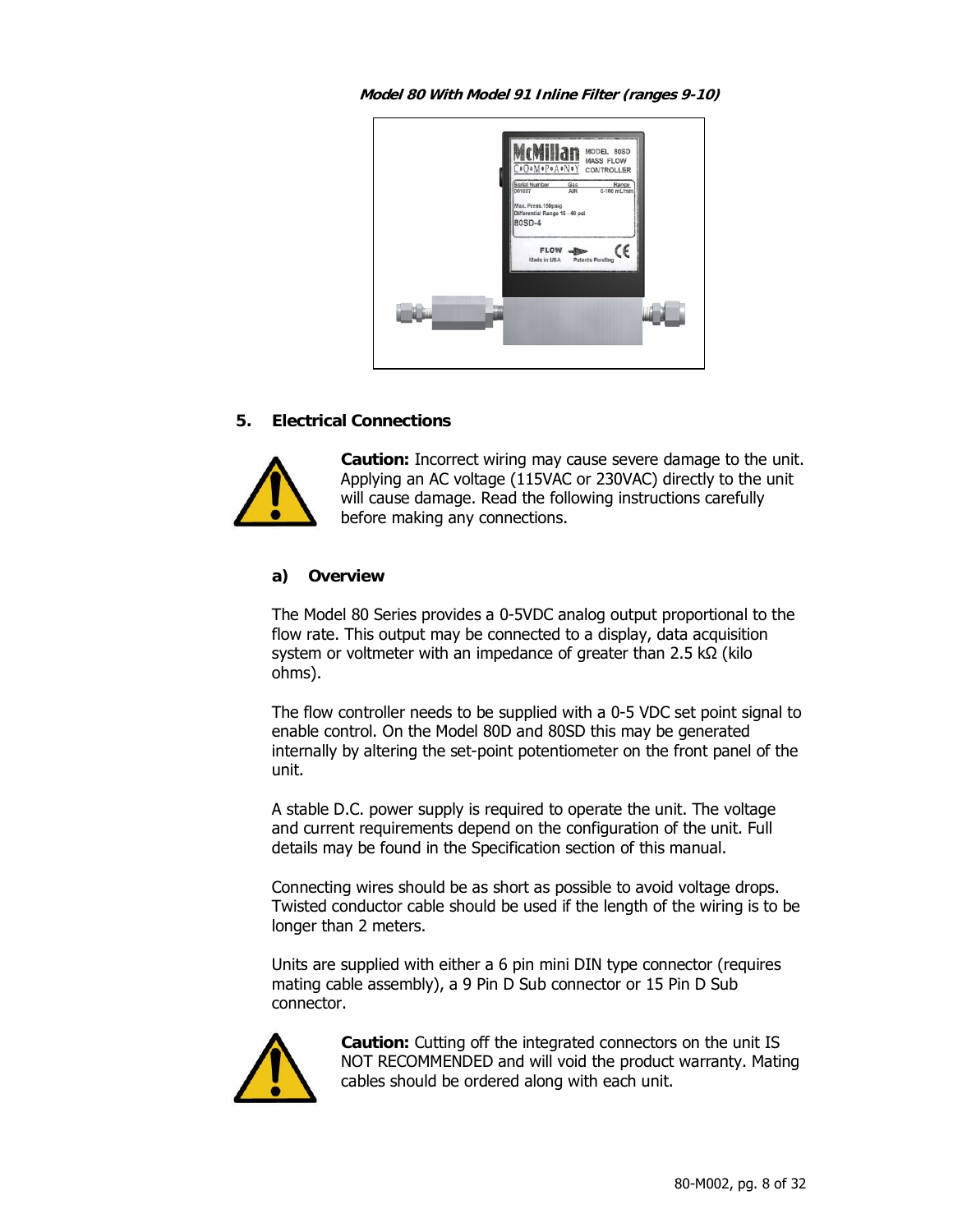#### **b) Connecting The 6 Pin Mini Din Connector**

Using a suitable mating connector the pins of the integrated connector should be wired as follows:



**Connecting To The Integrated 6 Pin Connector** 

**Pin 2** should be connected to the Positive of the power source.

**Pin 6** should be connected to the Negative (Ground) of the power source.

**Pin 3** provides the signal output and should be connected to the positive terminal of the display, data acquisition system or voltmeter.

**Pin 1** is the signal negative (ground) and should be connected to the negative (Ground) terminal of the display, data acquisition system or voltmeter.

**Pin 4** provides the input signal and should be connected to the positive terminal of the voltage source. The (0-5VDC) voltage control signal should be supplied from a low impedance source.

**Pin 5** is the input signal negative (ground) and should be connected to the negative (Ground) terminal of the voltage source.



**Caution:** Avoid high voltage static discharges to the input signal connection. Do not short the input/output signal wires or allow them to contact the power wires at any time. DAMAGE WILL RESULT!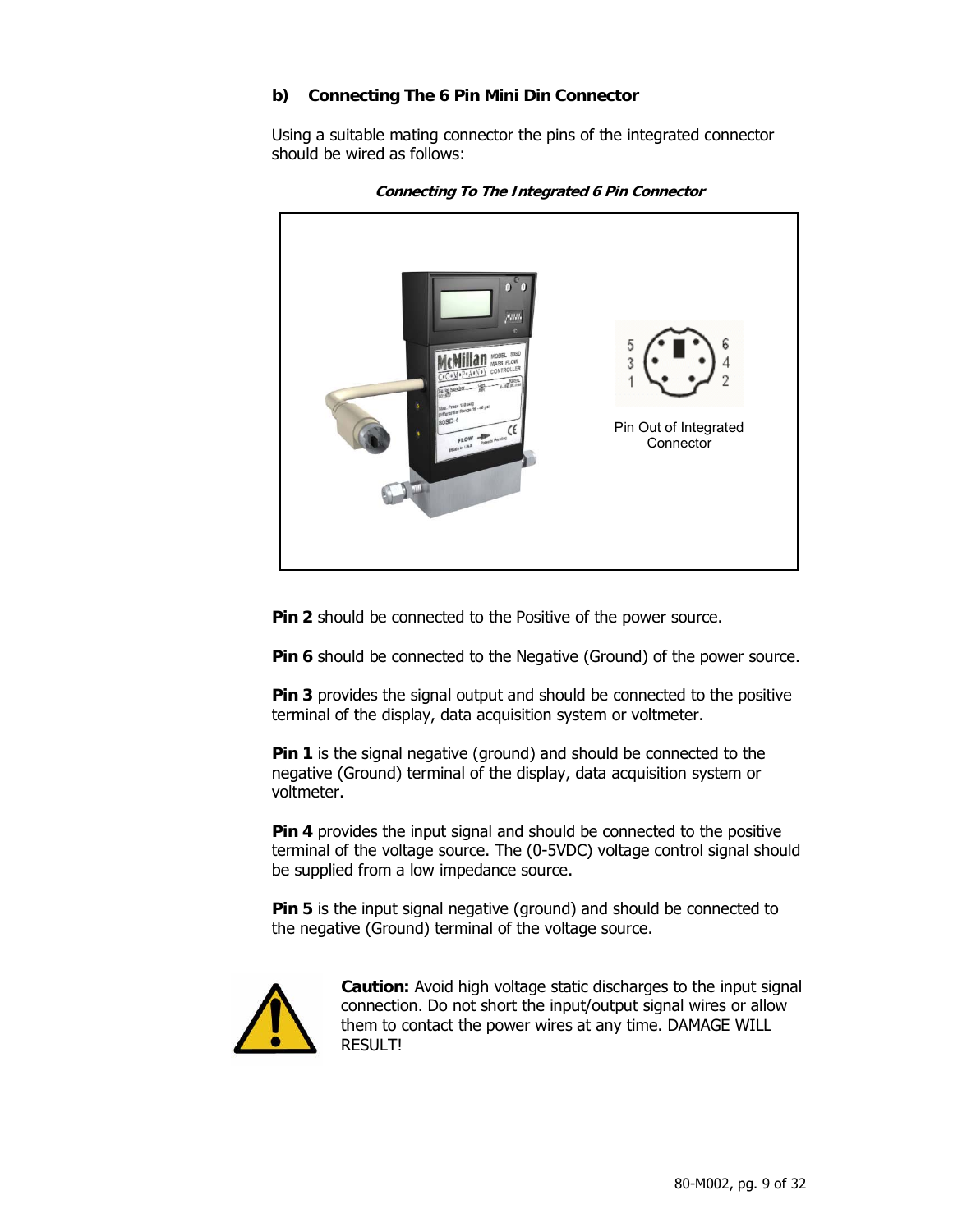#### **c) Connecting The 6 Pin Mini Din Connector and Cable Assembly**

The two mating connectors should be pushed together and the pigtail leads wired as follows:



**Connecting To The Integrated 6 Pin Connector Using A 50-C-X Cable Assembly** 

The **RED** wire should be connected to the Positive of the power source.

The **BLACK** wire should be connected to the Negative (Ground) of the power source.

The **ORANGE** wire provides the signal output and should be connected to the positive terminal of the display, data acquisition system or voltmeter.

The **BROWN** wire is the signal negative (ground) and should be connected to the negative (Ground) terminal of the display, data acquisition system or voltmeter.

The **YELLOW** wire provides the input signal and should be connected to the positive terminal of the voltage source. The (0-5VDC) voltage control signal should be supplied from a low impedance source.

The **GREEN** wire is the input signal negative (ground) and should be connected to the negative (Ground) terminal of the voltage source.

The wire colors above describe the pigtail leads of the 50-C-X cable assembly and may not correspond with the internal wiring of your flow sensor.



**Caution:** Avoid high voltage static discharges to the input signal connection. Do not short the input/output signal wires or allow them to contact the power wires at any time. DAMAGE WILL RESULT!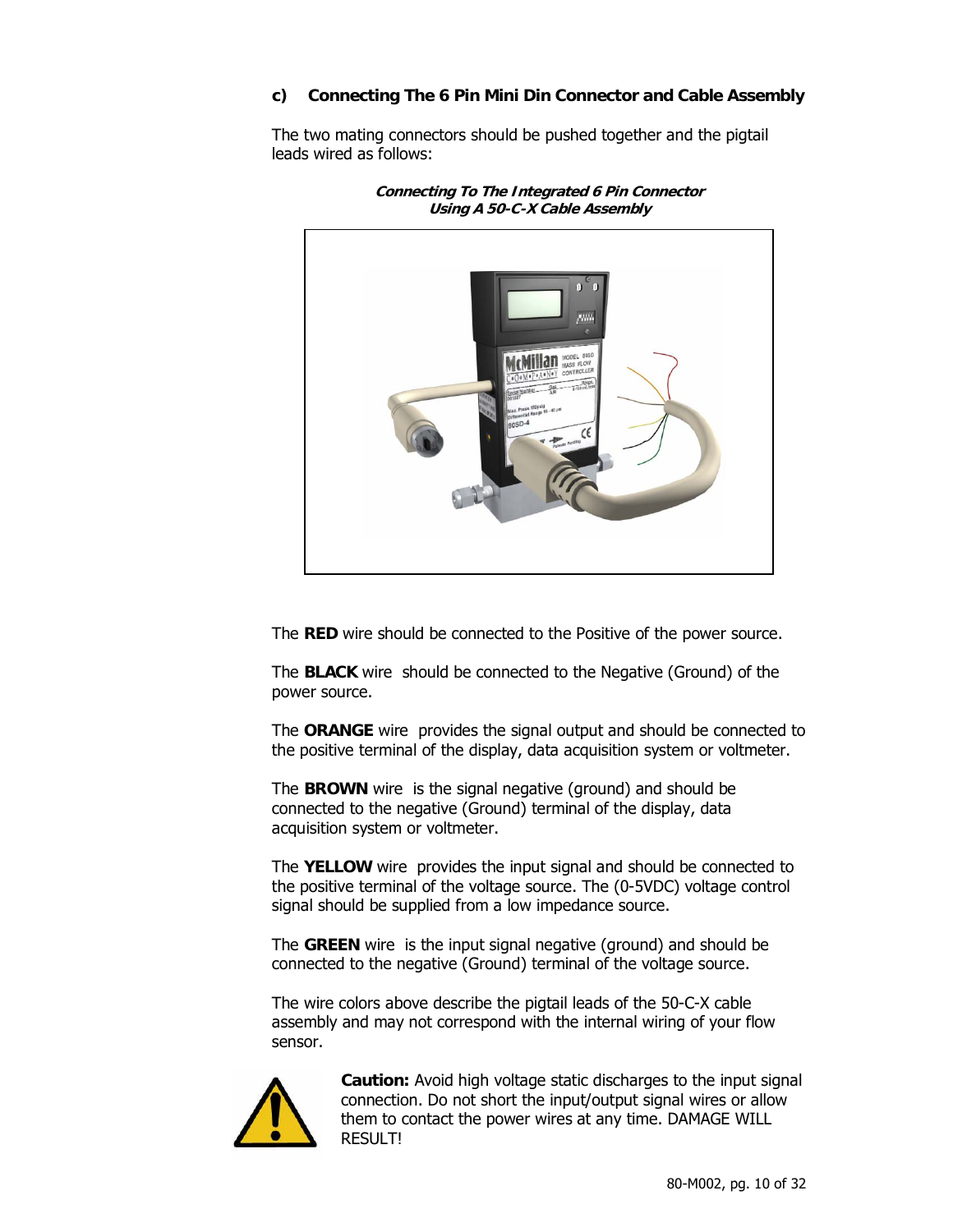#### **d) Connections For The 9 Pin D Sub Connector**

Using a suitable mating connector the pins of the integrated connector should be wired as follows:



**Connecting To The Integrated 9 Pin Connector** 

**PIN 3** should be connected to the Positive of the power source.

**PIN 4** should be connected to the Negative (Ground ) of the power source.

**PIN 2** provides the signal output and should be connected to the positive terminal of the display, data acquisition system or voltmeter.

**PIN 8** is the signal negative (ground) and should be connected to the negative (Ground) terminal of the display, data acquisition system or voltmeter.

**Pin 6** is the input signal and should be connected to the positive terminal of the voltage source. The (0-5VDC) voltage control signal should be supplied from a low impedance source.

**Pin 7** is the input signal negative (ground) and should be connected to the negative (Ground) terminal of the voltage source.

Pins 1, 5, and 9 are not used.



**Caution:** Avoid high voltage static discharges to the input signal connection. Do not short the input/output signal pins or allow them to contact the power connections at any time. DAMAGE WILL RESULT!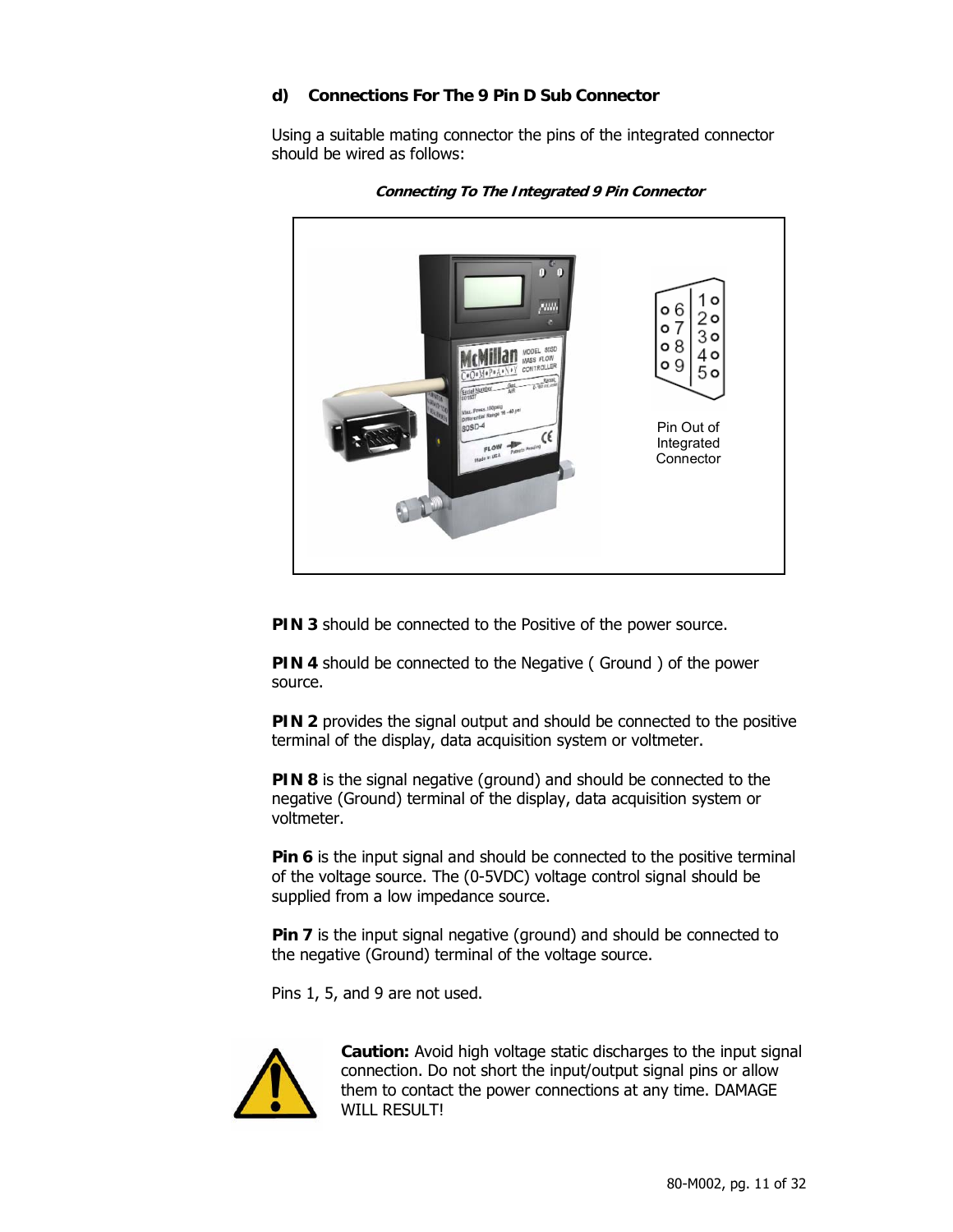#### **e) Connections For The 15 D Sub Connector**

Using a suitable mating connector the pins of the integrated connector should be wired as follows:





**PIN 7** should be connected to the Positive of the power source.

**PIN 5** should be connected to the Negative (Ground ) of the power source.

**PIN 2** provides the signal output and should be connected to the positive terminal of the display, data acquisition system or voltmeter.

**PIN 10** is the signal negative (ground) and should be connected to the negative (Ground) terminal of the display, data acquisition system or voltmeter.

**Pin 8** is the input signal and should be connected to the positive terminal of the voltage source. The (0-5VDC) voltage control signal should be supplied from a low impedance source.

**Pin 1** is the input signal negative (ground) and should be connected to the negative (Ground) terminal of the voltage source.

Pins 3, 4, 6, 9, 11, 12, 13, 14 and 15 are not used.



**Caution:** Avoid high voltage static discharges to the input signal connection. Do not short the output signal pins or allow them to contact the power connections at any time. DAMAGE WILL RESULT!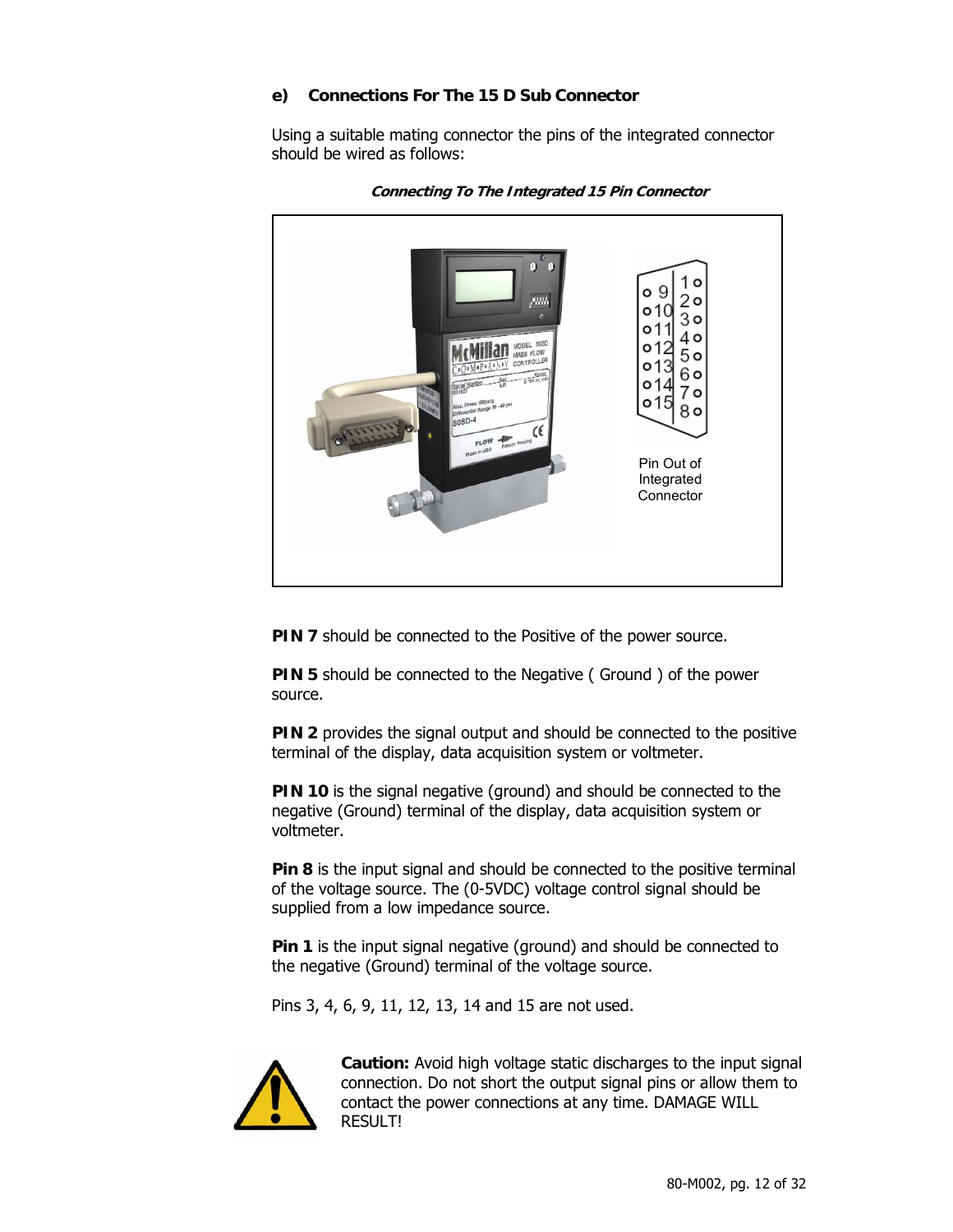#### **f) Using a 0-5VDC Input / Output Power Adapter Package.**

An optional 0-5VDC Input / Output Power Adapter Package is available for use with the Model 80 series. This consists of a power source (115VAC or 230VAC), a connection hub and two cable assemblies with pig-tail (soldered wire) ends. This should be assembled as shown in the following diagram.

> **Assembling an C-115VAC Power Adapter Package (the C-230VAC Power Adapter Package is similar)**



The **RED** connector should be inserted in the **RED** socket on the connection hub. The **WHITE** connector should be inserted in the **WHITE** socket on the connection hub.

The cable with a **RED** connector provides the input signal. The **RED** wire of this cable should be connected to the positive terminal of the voltage source. The (0-5VDC) voltage control signal should be supplied from a low impedance source. The **bare** wire of this cable assembly is the input signal negative (ground) and should be connected to the negative (Ground) terminal of the voltage source.

The cable with a **WHITE** connector provides the signal output. The **WHITE** wire should be connected to the positive terminal of the display, data acquisition system or voltmeter with an impedance of greater than 2.5 kΩ (kilo ohms). The **bare** wire of this cable assembly is the signal negative (ground) and should be connected to the negative (Ground) terminal of the display, data acquisition system or voltmeter.



**Caution:** Avoid high voltage static discharges to the input signal connection. Do not short the output signal wires or allow them to contact the power wires at any time. DAMAGE WILL RESULT!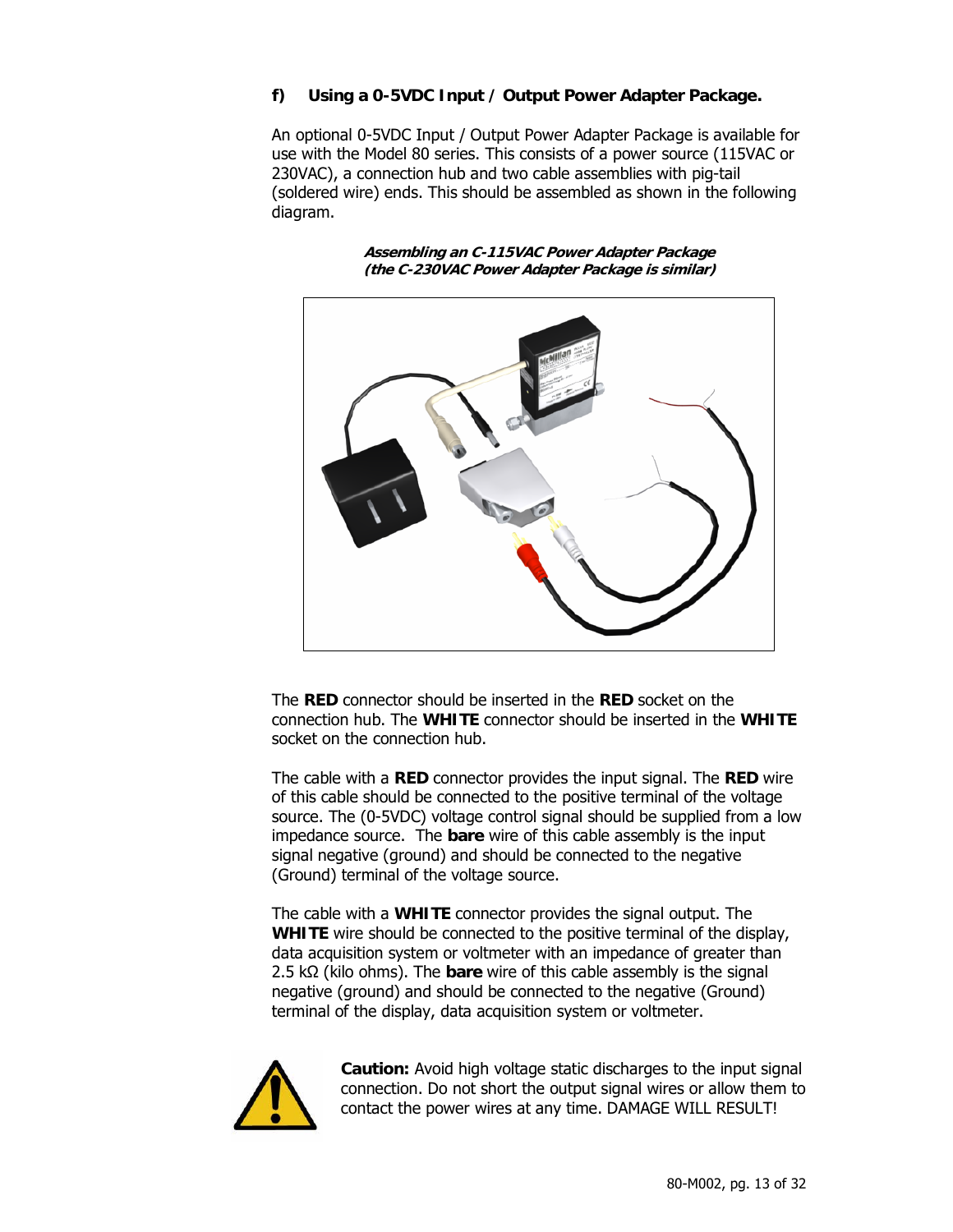### **C. Operation**

#### **1. Warm Up**

Before applying power to the unit check all tubing and electrical connections. Once correct installation is verified switch on the power. The unit should then be allowed to warm up for 5 minutes before gas pressure is applied.

#### **2. Verification of Zero**

Flow through the unit should be stopped by sealing or capping the inlet of the controller. It is not adequate to only stop flow by turning off the gas supply or closing a valve as there may be a leak in the system. This would give a false reading.

After 5 minutes, the zero should be stable when there is no flow through the unit. If after 10-15 minutes the output is still not zero volts (within  $\pm 0.05$  volts) the unit should be adjusted as detailed in section C part 6.

It should be noted that power supply voltage variations and changes in ambient temperature can have an effect on zero readings.

#### **3. Flow Readings**

Each controller is factory calibrated for a specific flow range and gas (or gas mixture). The calibration gas and flow range are shown on the unit's label and calibration certificate.

By monitoring the voltage output signal it is possible to determine the flow rate of the gas. Units are configured so that an output signal of 5.0VDC is provided when the maximum flow (i.e. Full Scale flow) is passing through the unit. The output signal is linear and scaleable enabling calculation of flow rates with in the sensor's range. For example:

For a flow range of 0-500sccm (Range 6) :

At 500sccm the output signal would be 5VDC

If the output signal were 3.5VDC then the flow rate would be:

500  $\div$  5  $\times$  3.5 = 350sccm

If the maximum flow rate is exceeded non-linear and inaccurate readings will result.

Units may be used for gases other than the calibration gas. In this case a "K Factor" would need to be applied and a corrected value calculated using the following formula: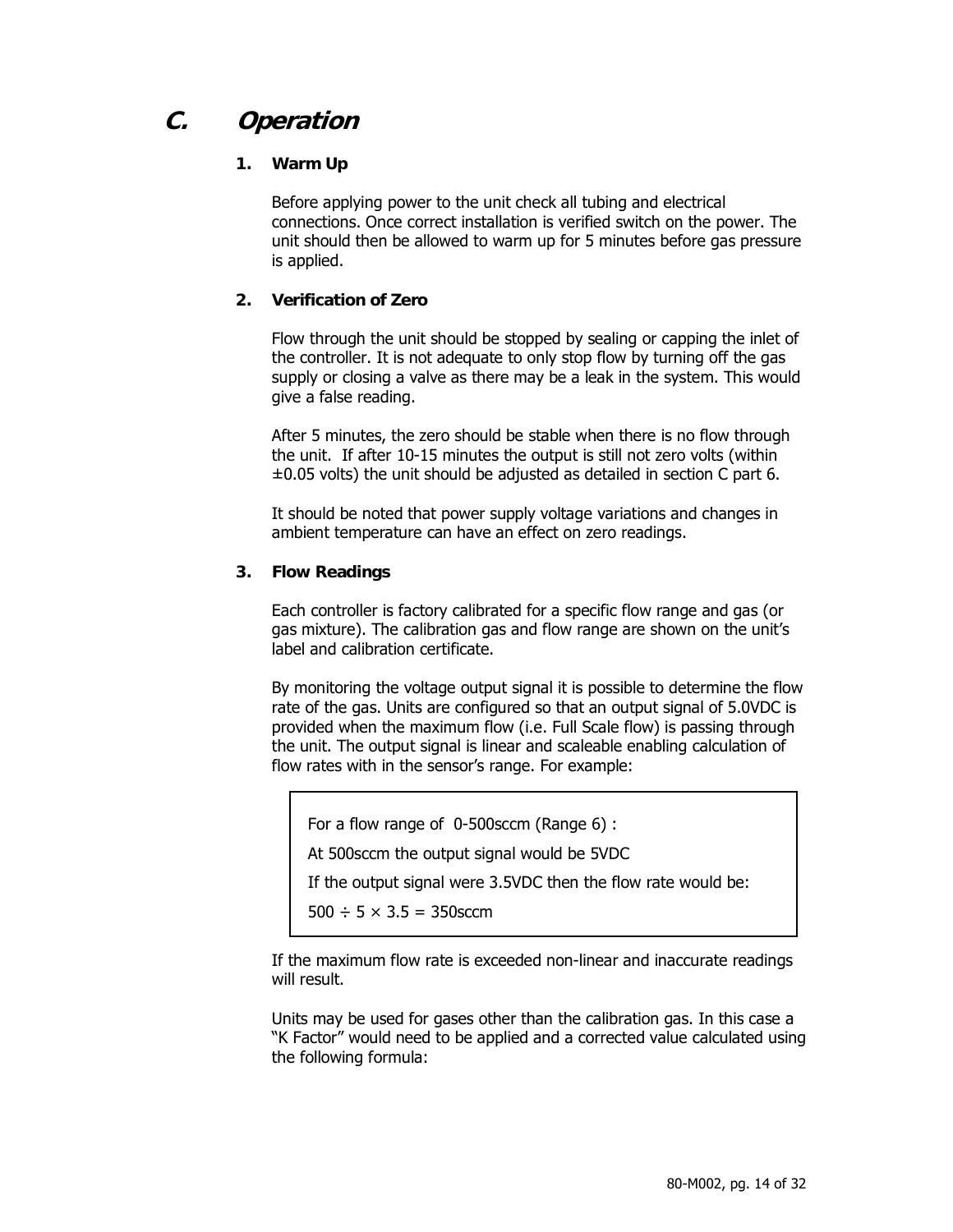$Q_1 / Q_2 = K_1 / K_2$  $Q_1$  is the flow rate of the new gas  $Q<sub>2</sub>$  is the flow rate of the original calibration gas  $K_1$  is the K factor of the new gas  $K<sub>2</sub>$  is the K factor of the original calibration gas  $Q_1 = (K_1 / K_2) Q_2$ 

If  $K_2$  is larger than  $K_1$  then linear results will only be achieved if the unit does not exceed  $5(K_1/K_2)$ VDC for the full scale output.

#### Example 1

For a 0-200sccm unit calibrated for air the flow at 5.0VDC would be 200sccm. The K factor for air is 1. If the unit is used with Helium (K factor 1.454 relative to air) then the flow at 5VDC (i.e. the maximum flow) would be  $(1.454/1)200 = 290.8$  sccm

#### Example 2

For a 0-10.0 l/min unit calibrated for Argon the flow at 5.0VDC would be 10.0l/min. The K factor for Argon is 1.45. If the unit is used with Carbon Dioxide (K factor 0.74) then the flow rate 5.0VDC would be  $(0.74/1.45)10.0 = 5.10$ l/min

The accuracy of readings using K factors is not as good as that achieved for the calibration gas. The accuracy obtained (typically  $\pm 3\%$  for K factors similar to the calibration gas) depends on the gas being used and the flow rate.

For a list of common K Factors see Section J.

#### **4. Changing The Flow Rate Set-Point (From External Voltage Source)**

The required flow rate is selected by adjusting the set-point voltage. The normal control signal voltage is 0-5VDC with 0VDC corresponding to zero flow and 5VDC being equivalent to the maximum rated flow of the unit. This input is linear and scaleable allowing different flow rates within the range of the unit to be selected. For example:

For a flow range of 0-500sccm (Range 6) :

A 5 VDC Input Signal would correspond to a flow rate of 500sccm

For a flow rate of 300sccm the set-point would be:

 $(300 \div 500) \times 5 = 3.0$ VDC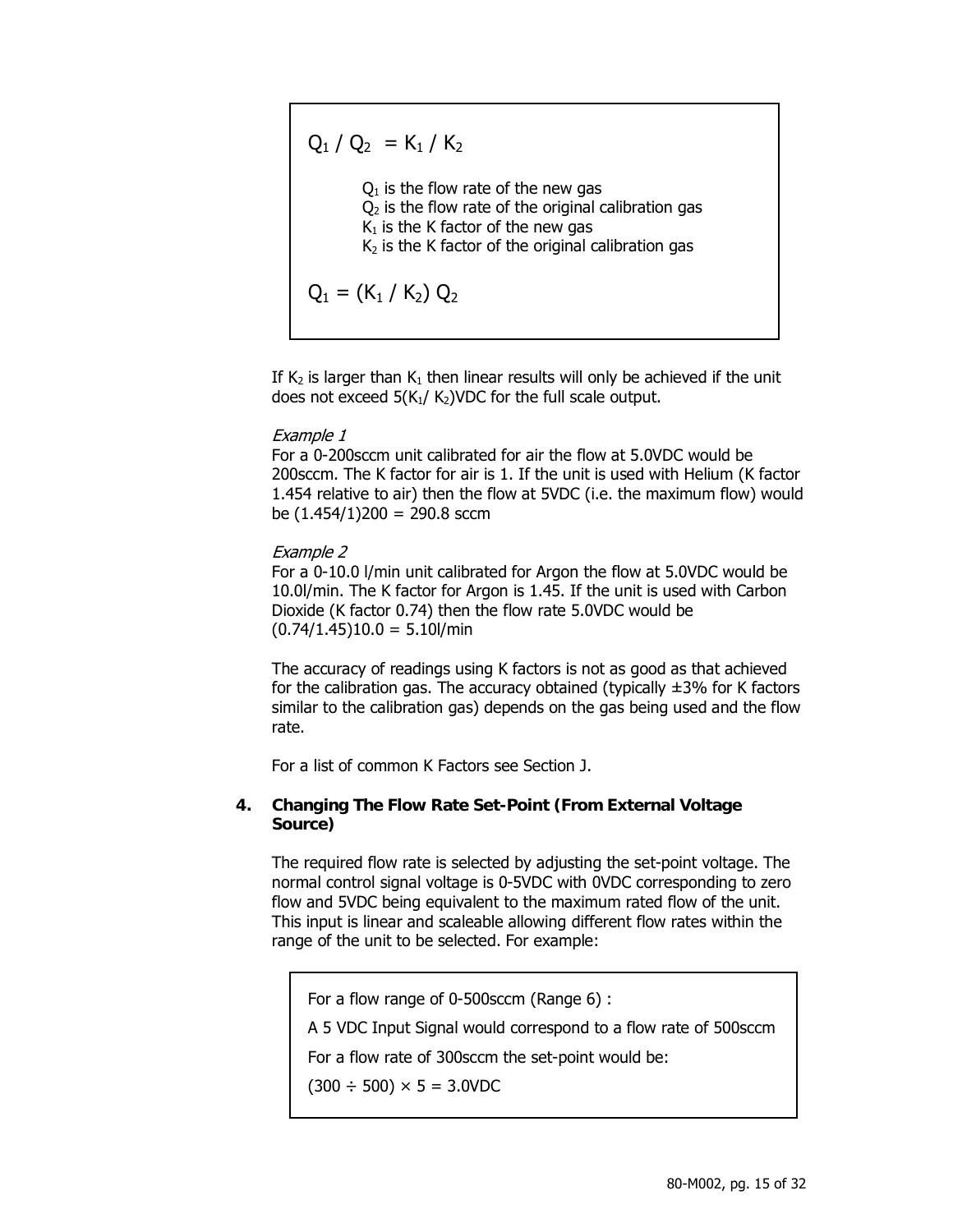If a gas other than the calibration gas is used then the adjusted maximum (full scale) flow for the unit should be calculated using the K Factor for that gas (see section C3 above).

A zero or negative set-point voltage will cause the solenoid valve to close fully. Whilst closed, the valve is configured to withstand pressures up to 60 psig (higher pressures on request).



**Caution:** The FLO-CONTROLLER® valve will open if the pressure exceeds 60psig. For safety it is recommended that a separate positive shut-off valve is installed upstream of the controller.

#### **5. Changing The Flow Rate Set-Point – Model 80D and 80SD**

On the Model 80D and 80SD the set-point may be input from an external source or be supplied internally.

For an external set-point, dip switch 1 should be **OFF** and dip switch 2 **ON**. See section C4 above for details of how to adjust the set-point using an external voltage source.

For an internal set-point, dip switch 1 should be **ON** and dipswitch 2 **OFF**. Adjustment of the internal set-point is made by turning the coarse and fine set-point potentiometers on the front panel of the display, with the gas is flowing, until the desired flow rate is achieved.



**Model 80D /80SD Set-Point Potentiometers**

#### **6. Power Save Mode.**

To improve valve performance and reliability over time, the Model 80 Series features a Power Save Mode. This is activated after a prolonged application of a zero or negative set-point. When a control voltage greater than 0 VDC is applied after the Power Save Mode has been initiated there may be a short delay (1-2 secs) before the valve actuates.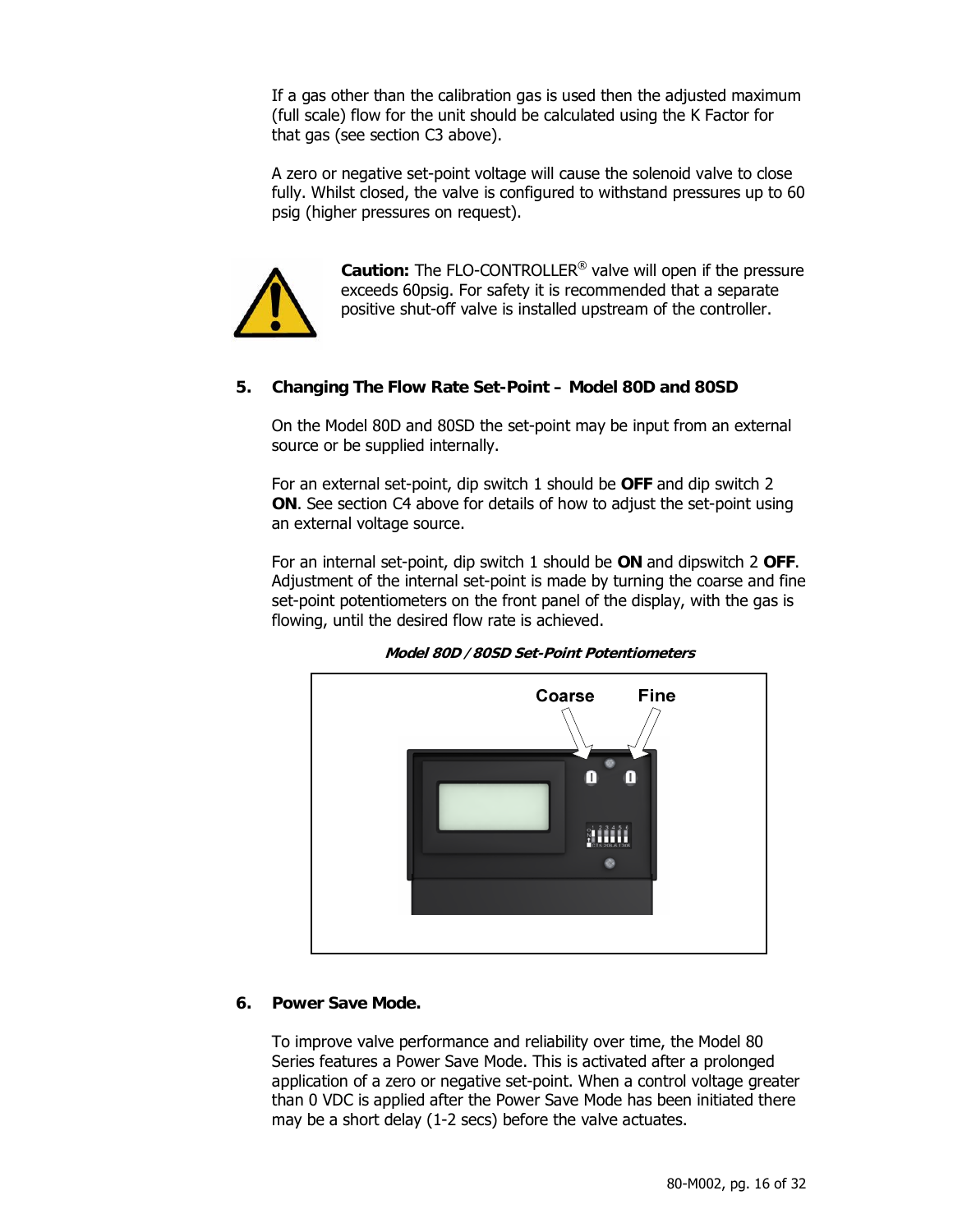#### **7. Zero Adjustments**

The zero should be checked as detailed in section C part 2. If an adjustment is needed the Zero Potentiometer should be carefully turned until the output (VDC) becomes zero.



**Caution:** Do NOT adjust the Gain Potentiometer when adjusting the zero or the unit will need to be recalibrated.



**Making Zero Adjustments Using a Small Flathead Screwdriver** 

Care should be taken to only make small adjustments to the zero potentiometer. If too much of an adjustment is made and difficulties are being experienced in achieving a zero reading then turn the potentiometer fully anti-clockwise and begin making small clockwise adjustments until a zero reading is obtained.

#### **8. Recalibration**

If recalibration is required please contact the McMillan Service Department.

#### **9. Changing the Calibration Gas – Model 80 and 80SD Only**

The Model 80D and 80SD may be calibrated for up to three gases. These gases, their corresponding flow ranges and accuracy specifications are detailed on the calibration certificate.

The calibration gas required is determined by selecting the corresponding dip switch on the front panel of the display.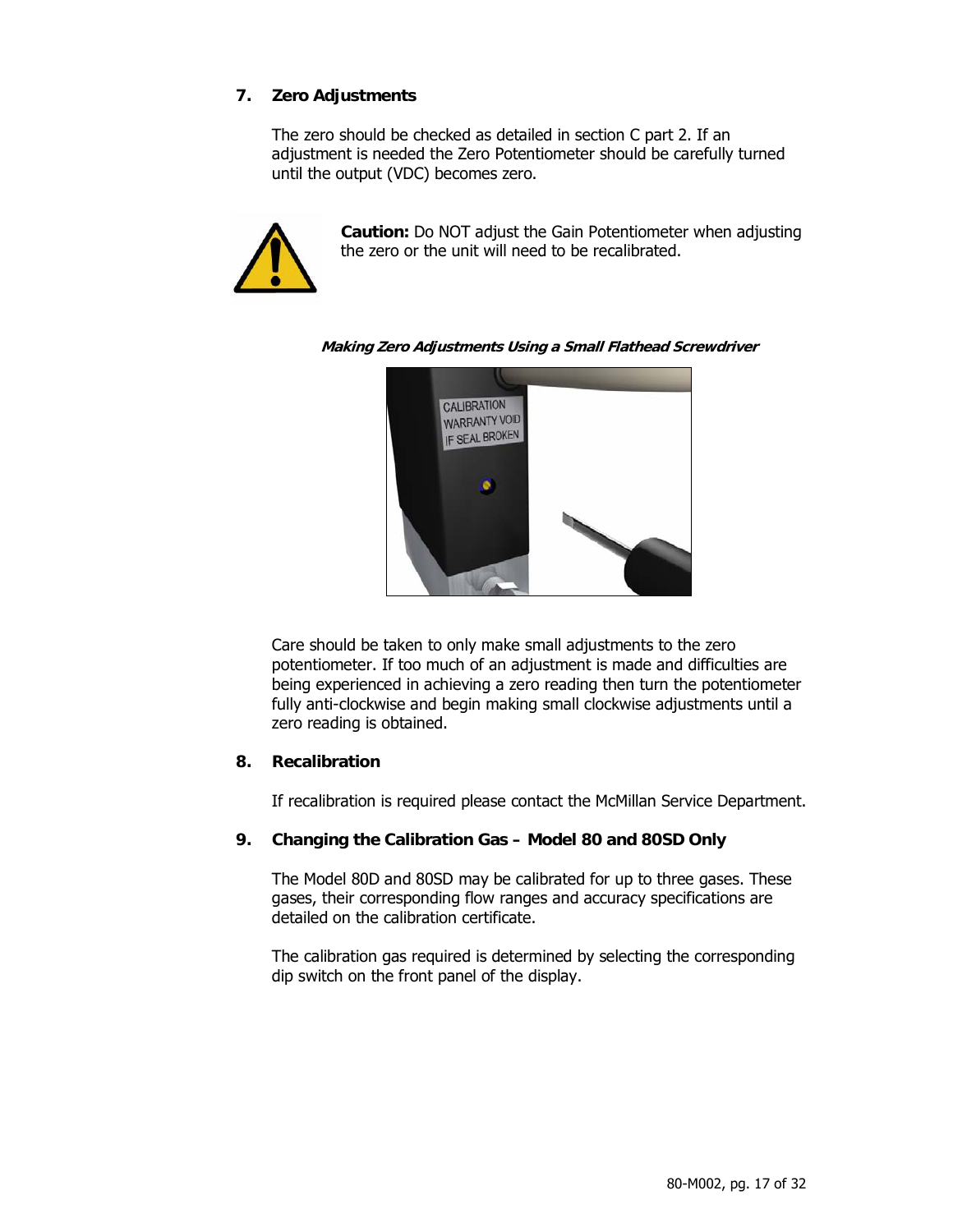**Model 80D /80SD Dip Switches** 



Dip switch 4 is allocated to the primary calibration gas. Dip switch 5 is allocated to the second calibration gas (if applicable). Dip switch 6 is allocated to the third calibration gas (if applicable).

To select the gas, the dip switch should be turned **ON**. All other switches allocated to gases (i.e. 4, 5 or 6 except the required switch/gas) should be set to **OFF.** 

### **D. Maintenance and Product Care**

#### **1. General**

Inlet filters should be periodically checked and cleaned or replaced as necessary.

Regularly check all electrical and process connections for damage or deterioration.

If the sensor is to be stored, keep both the inlet and outlet ports sealed.

Do not allow any liquid or moisture to enter the sensor or damage will occur.

#### **2. Returning Units for Repair or Recalibration**

To return a unit for repair or recalibration please contact the McMillan Service Department or follow the procedure detailed on the McMillan web site. A Return to Manufacturer Authorization (RMA) number will then be issued to enable the unit to be returned. Please note that no returns will be accepted unless the RMA number is clearly indicated on the outside of all packages.

Once the unit has been received it will be evaluated and the cost of any repairs / recalibration determined. Once agreement has been received to pay for all the necessary work the unit will be processed and returned. No charges will be made for Warranty Repairs (see section I).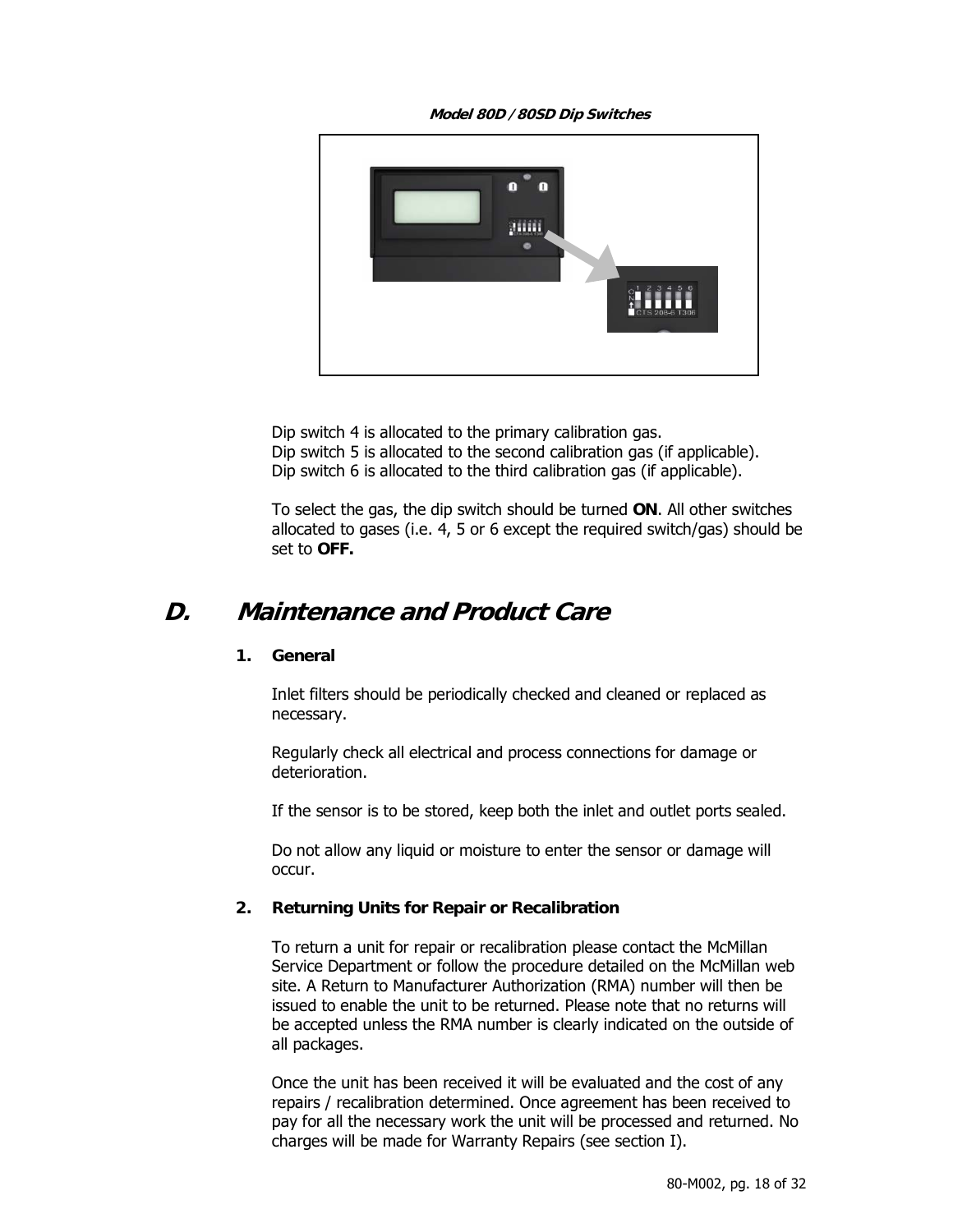The McMillan Service Department may be contacted as follows:

| <b>Mailing address:</b> | McMillan Company<br>P.O. Box 1340<br>Georgetown, TX 78627<br>U.S.A. |
|-------------------------|---------------------------------------------------------------------|
| <b>Phone:</b><br>Fax:   | U.S.A. (512) 863-0231<br>U.S.A. (512) 863-0671                      |
| Email:                  | tech@mcmflow.com                                                    |
| <b>Website:</b>         | www.mcmflow.com                                                     |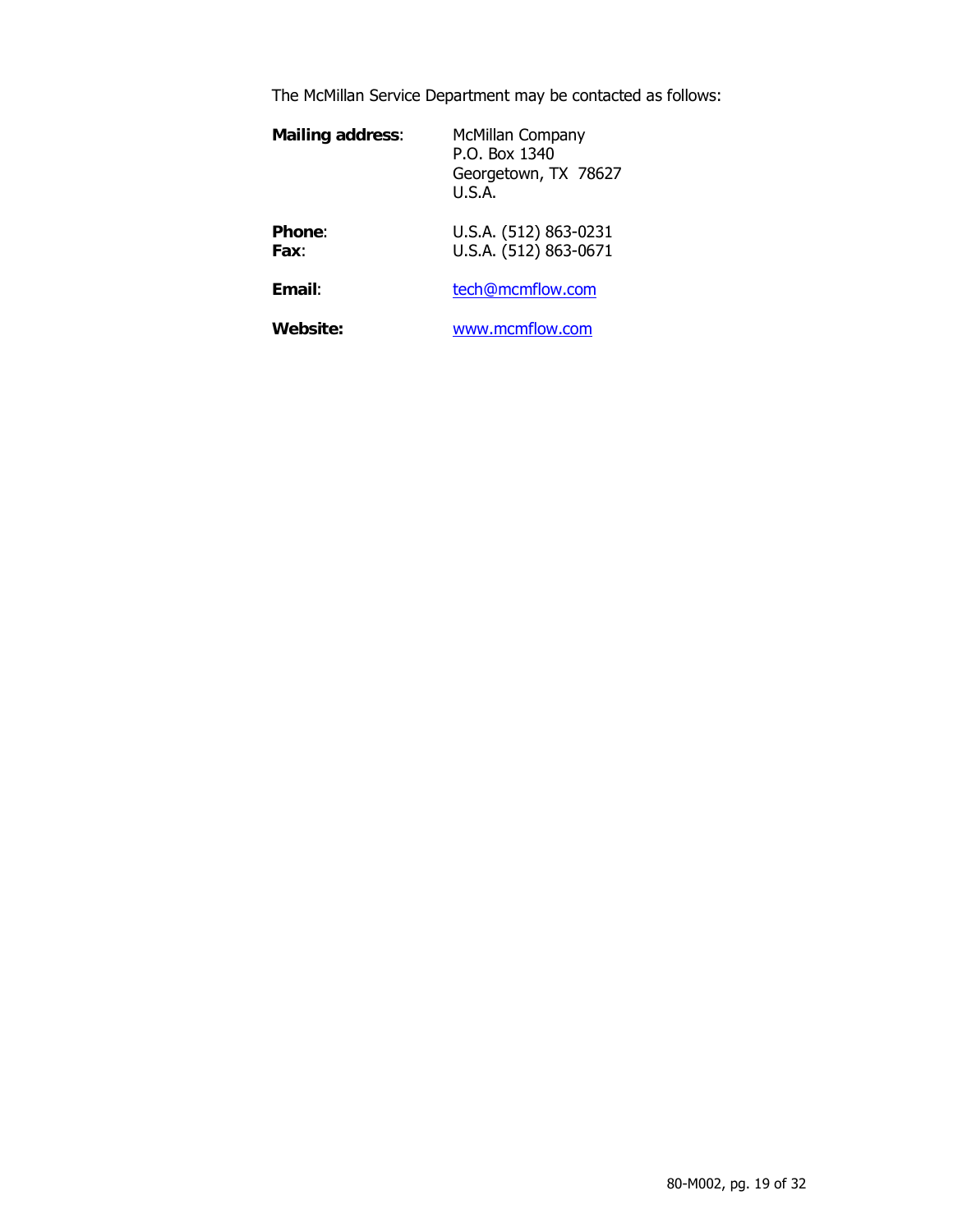## **E. Part Number Information**

| <b>DESCRIPTION</b>                                                    | <b>CODE</b>    |
|-----------------------------------------------------------------------|----------------|
| Model 80 Aluminum Mass FLO-CONTROLLER®                                | 80             |
| Model 80D Aluminum Mass FLO-CONTROLLER <sup>®</sup> w/display         | 80D            |
| Model 80S Stainless Steel Mass FLO-CONTROLLER®                        | 80S            |
| Model 80SD Stainless Steel Mass FLO-CONTROLLER <sup>®</sup> w/display | 80SD           |
| Flow Range (sccm of air)                                              |                |
| $0-50$ sccm                                                           | 3              |
| $0-100$ sccm                                                          | 4              |
| $0-200$ sccm                                                          | 5              |
| 0-500 sccm                                                            | 6              |
| $0-1,000$ sccm                                                        | 7              |
| $0 - 2,000$ sccm                                                      | 8              |
| 0-5,000 sccm                                                          | 9              |
| 0-10,000 sccm                                                         | 10             |
| Power                                                                 |                |
| 12.5-15.0 VDC                                                         | Standard       |
| 22.0-25.0 VDC                                                         | E              |
| Fittings                                                              |                |
| 1/8" Acetal Compression Tube                                          | A <sub>2</sub> |
| 1/4" Acetal Compression Tube                                          | A4             |
| 3/8" Acetal Compression Tube                                          | A6             |
| 1/8" Brass                                                            | <b>B2</b>      |
| 1/4" Brass                                                            | <b>B4</b>      |
| 3/8" Brass                                                            | B <sub>6</sub> |
| 1/8" Stainless Steel                                                  | S2             |
| 1/4" Stainless Steel                                                  | S <sub>4</sub> |
| 3/8" Stainless Steel                                                  | S6             |
| 3 mm Stainless Steel                                                  | M3             |
| 6 mm Stainless Steel                                                  | M6             |
| 8 mm Stainless Steel                                                  | M8             |
| 1/4" VCR                                                              | V <sub>4</sub> |
| 1/4" Nylon Barb                                                       | AB             |
| 1/4" Stainless Steel Barb                                             | <b>SB</b>      |
| <b>Electrical Connector</b>                                           |                |
| 6-pin Mini-DIN (PS/2 type)                                            | Standard       |
| 9-pin D-Sub                                                           | D <sub>1</sub> |
| 15-pin D-Sub                                                          | D <sub>2</sub> |
| <b>Calibration Gas</b>                                                |                |
| Air                                                                   | Standard       |
| Nitrogen                                                              | G1             |
| Oxygen                                                                | G <sub>2</sub> |
| Hydrogen                                                              | G3             |
| Helium                                                                | G4             |
| Argon                                                                 | G5             |
| Carbon Dioxide                                                        | G6             |
| Other Single Gas (specify in item description)                        | G7             |
| Other Gas Blend (specify gases and percentages)                       | G8             |
| Calibrate for 2 Gases Similar to Air (Model 80D & 80SD Only)          | G9             |
| Calibrate for 3 Gases Similar to Air (Model 80D & 80SD Only)          | G10            |
| Options                                                               |                |
| NIST-Traceable Calibration Certificate                                | <b>NIST</b>    |
|                                                                       |                |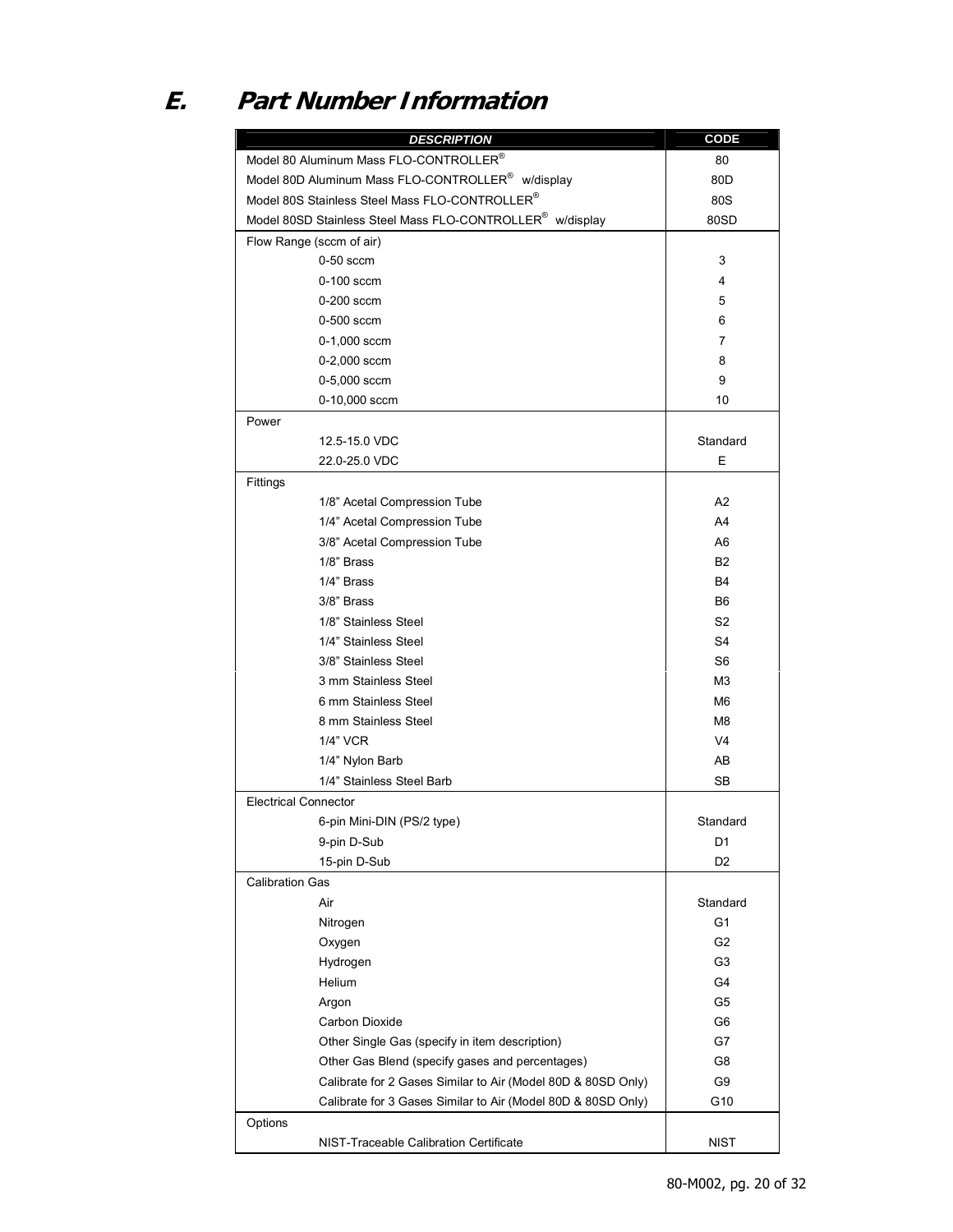# **F. Accessories**

| <b>DESCRIPTION</b>                                                                                                  | <b>CODE</b>   |
|---------------------------------------------------------------------------------------------------------------------|---------------|
| <b>Cables and Power Adapters</b><br>(Order Separately, Recommended For Operation)                                   |               |
| 6-pin Mating Cable with Pigtail Leads, 36" (92 cm) length<br><b>VDC Power Required</b>                              | $50 - C - X$  |
| 9-pin Mating Cable with Pigtail Leads, 36" (92 cm) length<br><b>VDC Power Required</b>                              | $50 - C - X1$ |
| 15-pin Mating Cable with Pigtail Leads, 36" (92 cm) length<br><b>VDC Power Required</b>                             | $50-C-X2$     |
| 115VAC Power Adapter Package, 0-5VDC Input / Output<br>Not for E Models, requires Standard 6-pin Mini-DIN Connector | C-115VAC      |
| 230VAC Power Adapter Package, 0-5VDC Input / Output<br>Not for E Models, requires Standard 6-pin Mini-DIN Connector | C-230VAC      |
| <b>Displays</b><br>(Order Separately, More Information Available)                                                   |               |
| 210R Rate Display, 3½ digit, 5-30 VDC Power                                                                         | 210R          |
| 250 Multi-Function Display, 115 VAC Power                                                                           | 250           |
| 250E Multi-Function Display, 230 VAC Power                                                                          | 250E          |
| <b>Filters</b><br>(Order Separately)                                                                                |               |
| Aluminum Filter, Ranges 3-8<br><b>Screws into Inlet Port</b>                                                        | 90            |
| Aluminum Filter, Ranges 9-10<br><b>Screws into Inlet Port</b>                                                       | 91            |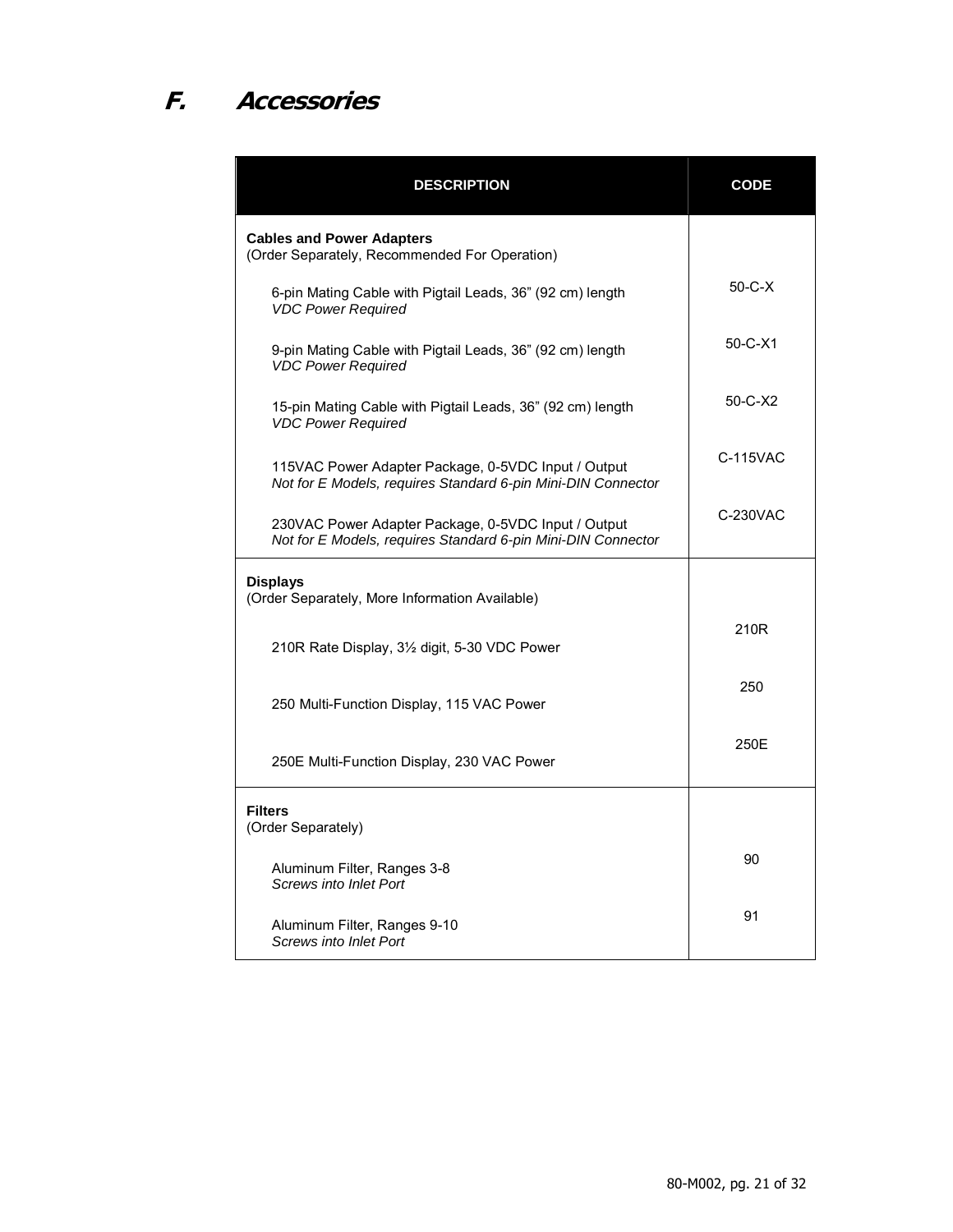## **G. Specifications**

|                                     | Model 80                                                                                                                                                    | Model 80D                                                                | Model 80S                                                                  | Model 80SD                                                               |  |
|-------------------------------------|-------------------------------------------------------------------------------------------------------------------------------------------------------------|--------------------------------------------------------------------------|----------------------------------------------------------------------------|--------------------------------------------------------------------------|--|
| Accuracy<br>(including linearity)   | ±1.5%<br>of Full Scale*                                                                                                                                     | ±1.5%<br>of Full Scale*<br>Second and third<br>gases $±3.0\%$<br>$F.S.*$ | ±1.5%<br>of Full Scale*                                                    | ±1.5%<br>of Full Scale*<br>Second and third<br>gases $±3.0\%$<br>$F.S.*$ |  |
| Repeatability                       | ±0.25% Full Scale*                                                                                                                                          |                                                                          |                                                                            |                                                                          |  |
| <b>Pressure Rating</b>              | 150 psig (10.3 bar)<br>500 psig (34.5 bar)                                                                                                                  |                                                                          |                                                                            |                                                                          |  |
| Pressure<br>Sensitivity             | ±0.02% Full Scale* per psi (per 69 mbar)                                                                                                                    |                                                                          |                                                                            |                                                                          |  |
| Temperature<br>Rating               | Operating Range: 5 to 55°C<br>Recommended Range (for best performance) : 10 to 40°C<br>Storage Range: 0 to 70°C                                             |                                                                          |                                                                            |                                                                          |  |
| Temperature<br>Sensitivity          |                                                                                                                                                             | ±0.15% F.S.* or less per °C                                              |                                                                            |                                                                          |  |
| Valve                               |                                                                                                                                                             |                                                                          | Normally Closed<br>Positive Shut-off up to 60psig (4 bar)                  |                                                                          |  |
| Body Leak Integrity                 |                                                                                                                                                             |                                                                          | $1x10^{-7}$ sccs of He                                                     |                                                                          |  |
| <b>Wetted Materials</b>             | Aluminum<br>304 Stainless Steel<br>316 Stainless Steel                                                                                                      |                                                                          | 303 Stainless Steel<br>304 Stainless Steel<br>316 Stainless Steel<br>Epoxy |                                                                          |  |
| O-Ring Material                     | Viton <sup>®</sup>                                                                                                                                          |                                                                          |                                                                            |                                                                          |  |
| <b>Fitting Material</b>             | Choose from acetal, brass, or stainless steel                                                                                                               |                                                                          |                                                                            |                                                                          |  |
| Recommended<br>Filtration           | 20 microns or less<br>Optional inline filters available                                                                                                     |                                                                          |                                                                            |                                                                          |  |
| Compatible gases                    | Clean, dry gases compatible with wetted materials                                                                                                           |                                                                          |                                                                            |                                                                          |  |
| Output Signal                       | 0-5VDC, Impedance greater than 2.5 $K\Omega$                                                                                                                |                                                                          |                                                                            |                                                                          |  |
| <b>External Set-point</b><br>Signal | 0-5VDC, Integrated $2M\Omega$ load                                                                                                                          |                                                                          |                                                                            |                                                                          |  |
| Internal Set-point<br>Signal        | N/A                                                                                                                                                         | <b>Front Panel</b><br>Adjustment                                         | N/A                                                                        | <b>Front Panel</b><br>Adjustment                                         |  |
| Warm-Up Time                        |                                                                                                                                                             |                                                                          | Less than 5 minutes                                                        |                                                                          |  |
| Integrated Display                  | N/A                                                                                                                                                         | 31/ <sub>2</sub> digit                                                   | N/A                                                                        | 31/ <sub>2</sub> digit                                                   |  |
| <b>Typical Power</b><br>Consumption | Standard: 12 VDC @ 250 mA (12.5-15 VDC)<br>"E" Suffix: 24 VDC @ 130 mA (22-25 VDC)                                                                          |                                                                          |                                                                            |                                                                          |  |
| Peak Power<br>Consumption           | Standard: 12 VDC @ 400 mA (12.5-15 VDC)<br>"E" Suffix: 24 VDC @ 260 mA (22-25 VDC)                                                                          |                                                                          |                                                                            |                                                                          |  |
| Electrical<br>Connections           | Integrated 36" (92 mm) cable, terminated with:<br>Standard: 6-pin Mini-DIN male (PS/2 Style)<br>D1 Option: 9-pin D-Sub male<br>D2 Option: 15-pin D-Sub male |                                                                          |                                                                            |                                                                          |  |
| Certifications                      | <b>CE Approved</b>                                                                                                                                          |                                                                          |                                                                            |                                                                          |  |
|                                     | 89/336/EEC (EN 55011 & EN 50082-1)<br>73/23/EEC Low Voltage Directive                                                                                       |                                                                          |                                                                            |                                                                          |  |

\*Specifications from 10-100% of rated flow. Linearity is best fit straight line. All calibrations performed with air unless otherwise stated on calibration certificate.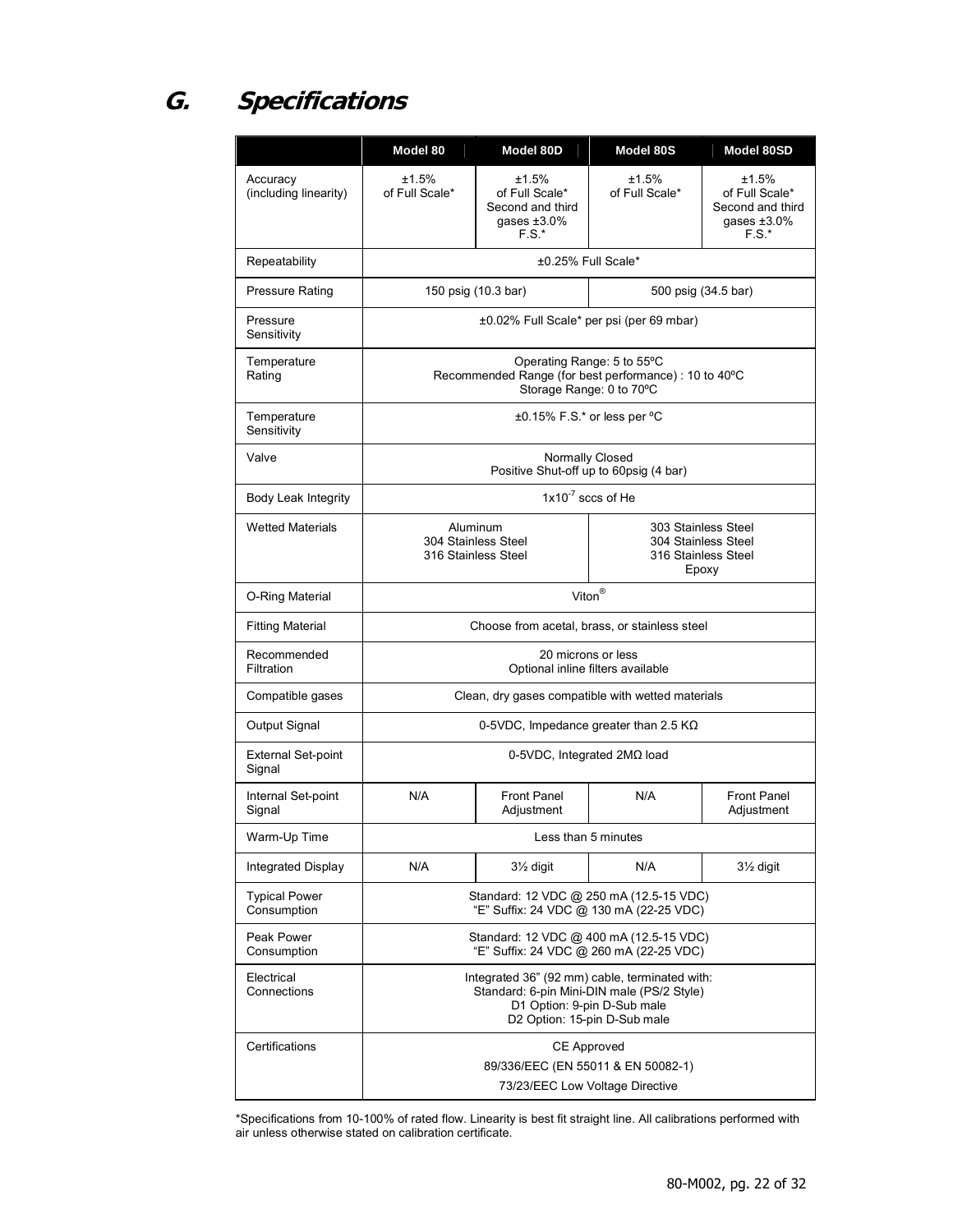### **H. Dimensions**

**ALL DIMENSIONS IN INCHES (MILLIMETERS IN BRACKETS)** 

**Model 80 / 80S Flow Ranges 3-10 "S4" Fittings Shown**

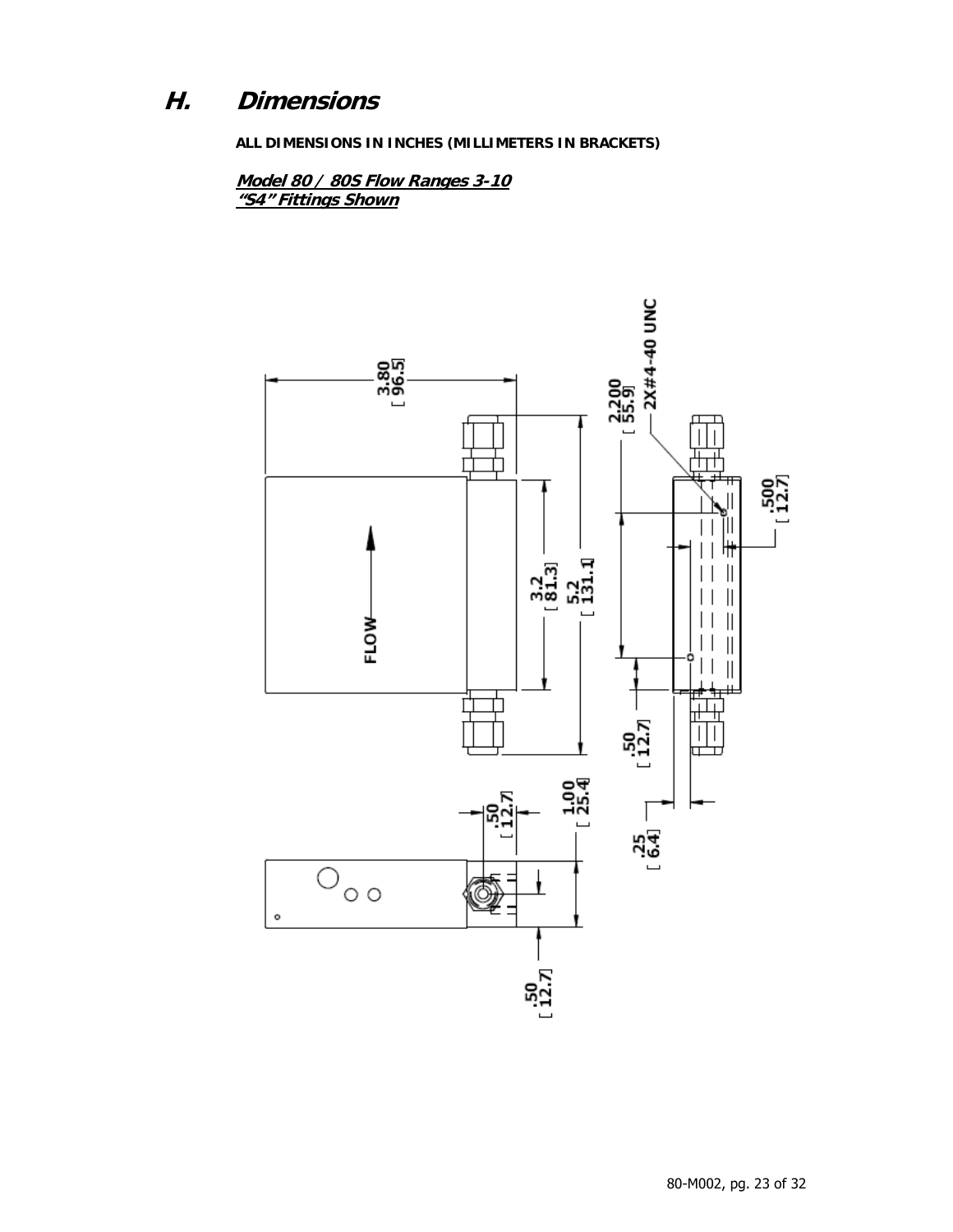#### **Model 80D / 80SD Flow Ranges 3-10 "S4" Fittings Shown**



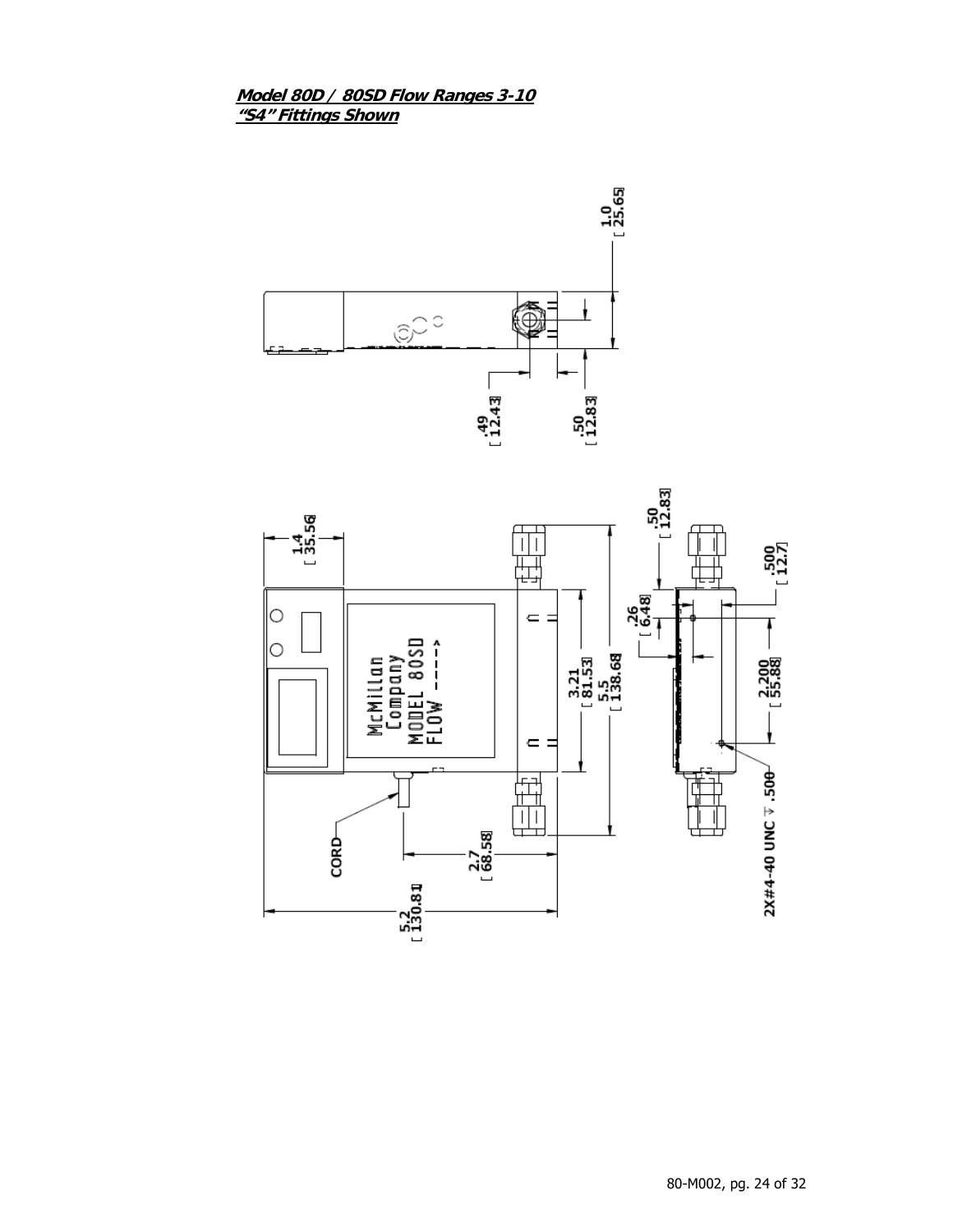### **I. Limited Warranty**

#### DURATION OF LIMITED WARRANTY, MATERIALS & WORKMANSHIP

R.D. McMillan Co., Inc., hereinafter referred to as "McMillan", warrants thermal mass flow products and their associated standard accessories manufactured by McMillan and supplied hereunder, to be free from defects in materials and workmanship for a period of twelve (12) months from the date of shipment to the customer when installed, serviced and operated in its recommended environment. This warranty is not affected in any part by McMillan providing technical support or advice.

Replacement parts are warranted to be free from defects in material or workmanship for ninety (90) days or for the remainder of the Limited Warranty period of the McMillan product in which they are installed, whichever is longer. Parts not installed by factory authorized service centers may void the warranty.

#### PRODUCT RETURNS

#### (a) General Policy:

Any product or parts determined by McMillan's inspection to have failed per this warranty, will at McMillan's option, be repaired or replaced with an equivalent or comparable product without charge. McMillan's obligation hereunder shall be limited to such repair and/or replacement and shall be conditional upon McMillan's receiving written notice of any alleged defect within ten (10) days of its discovery. The customer will, however, be responsible for returning the product to McMillan's manufacturing facility in Georgetown, Texas, U.S.A., and for assuming the cost of removing the original product and reinstalling the repaired or replaced product. A written specific explanation of the problem must be included with each returned product. Returned goods should be properly packaged to prevent shipping damage and shipped prepaid to McMillan.

#### (b) Safety Requirements:

For safety reasons, McMillan must be advised of any hazardous fluid or toxic materials that were in or on the product to be returned. Customer must certify in writing that all such hazardous, corrosive or toxic substances have been completely removed, cleaned or neutralized from the returned product prior to shipment to McMillan. McMillan shall hold the returned items pending receipt of customer's statement for defect and certification of cleanliness of returned items, provided that, prior to such receipt, risk of loss of returned items shall remain with customer. Flow sensors, flow meters and flow controllers must be thoroughly cleaned to remove any toxic, corrosive or hazardous fluids that may internally remain therein before shipping product to McMillan.

#### (c) Shipping Requirements:

Customer is responsible for all shipping charges (except for those products under warranty, in which cases customer shall bear the cost of inbound shipping as described herein below, and McMillan shall bear the cost of outbound shipping). Customer is responsible for the costs of out of warranty repairs and/or recalibration. McMillan will ship items repaired under warranty back to customer by the most economical shipping means. Expedited shipping methods may be available at customer's expense. All returned items shall be returned to a McMillan authorized service center., freight prepaid, accompanied or preceded by a particularized statement of the claimed defect and with a clearly readable Returned Material Authorization ("RMA") number affixed to the shipping label. Contact McMillan Customer Service Department for RMA number. Warranty claims shall be made only by using the McMillan's Returned Material Authorization form, completely filled out and returned to McMillan in accord with McMillan's Product Return Policy and Procedure Form.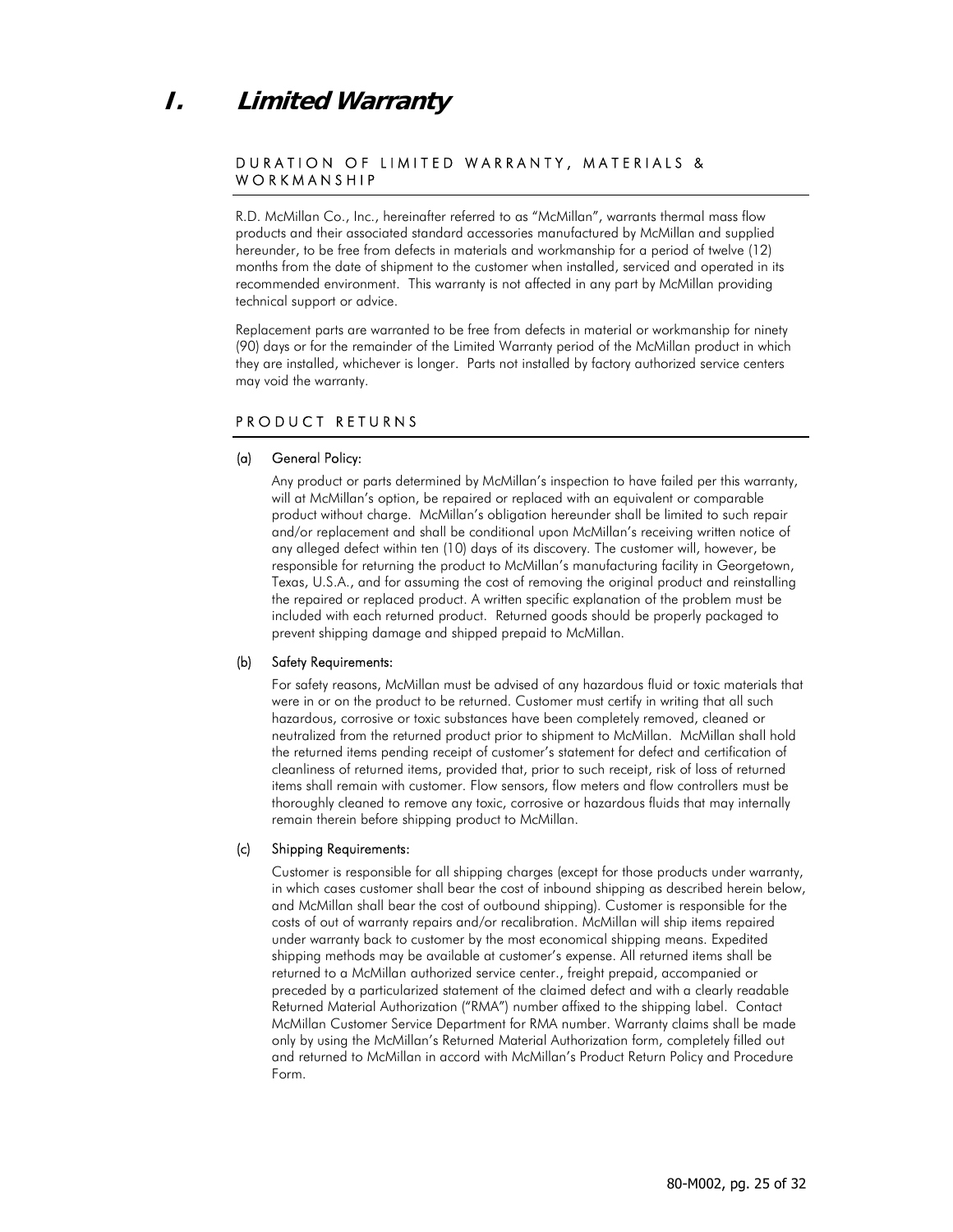#### **Contact McMillan's Customer Service Department as follows for instructions:**

#### **Telephone calls in U.S.A. ( CST ) 1-800-861-0231 Outside U.S.A.: +1 512-863-0231 Or Fax: +1-512-863-0671 E-mail: sales@mcmflow.com**

#### DESIGN, PROCESS AND MANUFACTURING CHANGES

McMillan may make changes in the design or manufacture of any products sold hereunder without incurring any obligation to incorporate such changes into products manufactured prior to incorporation of such design or manufacturing changes. McMillan reserves the right to make design or manufacturing changes without prior notice. McMillan products and replacement parts are manufactured using new materials or new and equivalent to new in appearance, performance and reliability. Due to continuous research, testing, product improvements and enhancements, McMillan reserves the right to change product specifications without notice, except to the extent an outstanding bid obligation exists.

#### LIMITATION OF LIABILITY

Except as expressly set forth in this limited warranty, McMillan makes no other warranties or conditions, express or implied, including any implied warranties of merchantability and fitness for a particular purpose. McMillan expressly disclaims all warranties and conditions not stated in this limited warranty. Any implied warranties that may be imposed by law are limited in duration to the limited warranty period. Buyer/customer agrees that models or samples shown to buyer/customer were merely used to illustrate the purchased product and not to represent, promise or guarantee that any purchased products delivered hereunder would conform to such models or samples. McMillan's distributors or sales representatives have no authority to give warranties beyond those provided in this limited warranty.

If customer's product fails to work as warranted herein, customer's sole and exclusive remedy shall be the repair or replacement at McMillan's option. McMillan is not liable for any damages caused by the product or the failure of the product to perform, including any lost profits or savings, incidental or consequential damages. McMillan is not liable for any claim made by a third party or made by a buyer for a third party. No actions arising out of sale of the products sold hereunder or this limited warranty may be brought by either party more than two (2) years after the cause of action accrues. This limitation of liability applies whether damages are sought, or a claim made, under this limited warranty or as a tort claim (including negligence and strict product liability), a contract claim, or any other claim. This limitation of liability cannot be waived or amended by any person. This limitation of liability will be effective even if customer has advised McMillan or an authorized representative or distributor of McMillan of the possibility of any such damages

This limited warranty gives customer specific legal rights. Customer may also have other rights that may vary from state to state or country to country. Customer is hereby advised to consult applicable state or country laws for a full determination of customer's rights.

#### EXCLUSIONS FROM WARRANTY

this limited warranty provided herein shall not apply to any product which:

- (1) has been repaired or altered outside of McMillan's factory (or authorized service center) in any way so as, in McMillan's judgment, to affect such purchased item's reliability or performance.
- (2) has been subject to misuse, mishandling, negligence, accident, or acts of God.
- (3) has been operated other than in accordance with the printed instructions prepared by McMillan and provided by McMillan with the product.
- (4) has been returned to McMillan after more than thirty (30) days following the date of the alleged product failure.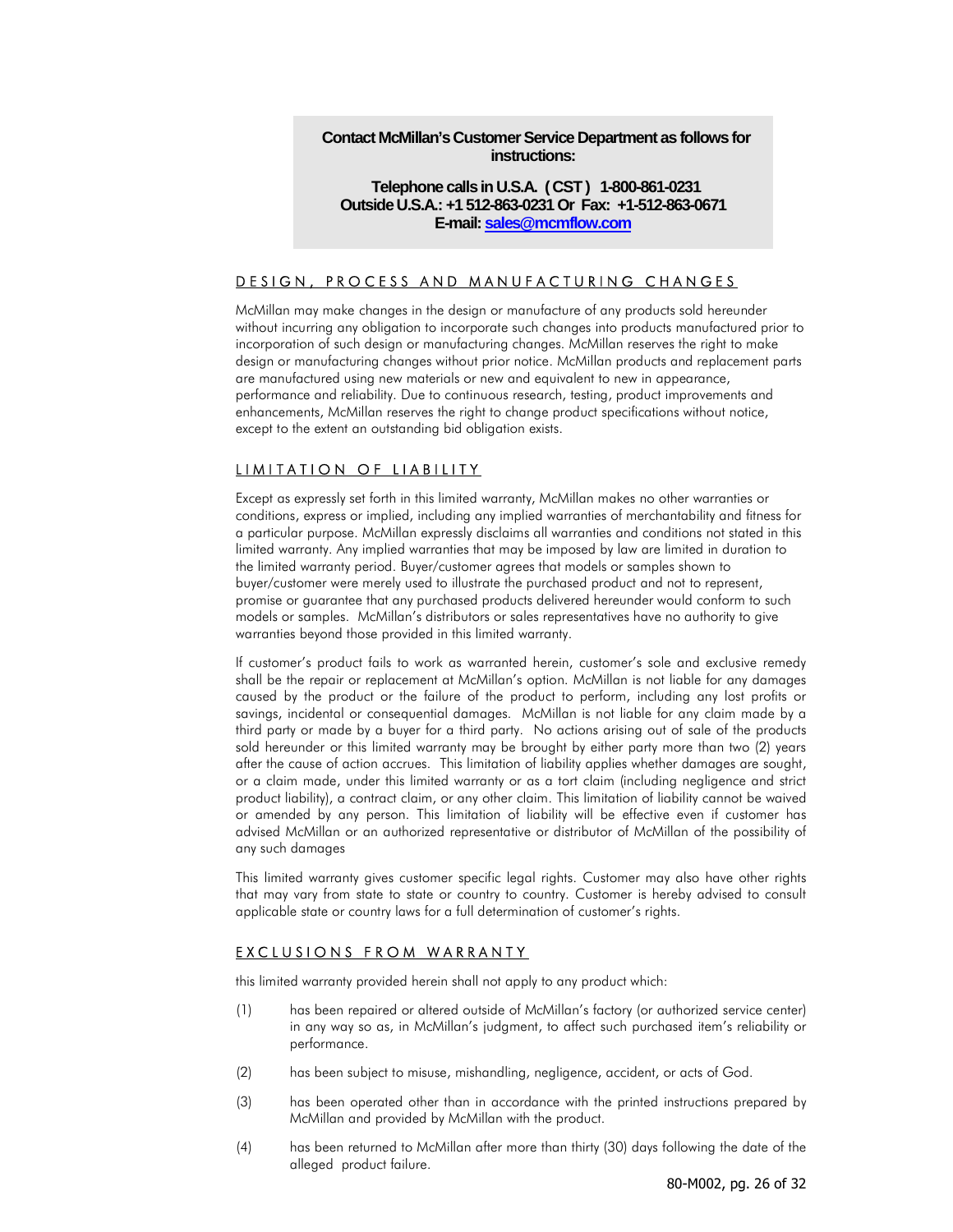- (5) has been returned to McMillan without complying with the Safety Requirements or the Shipping Requirements contained herein.
- (6) requires calibration and/or routine maintenance, unless this calibration or routine maintenance is required as a result of a product failure that is covered under terms of this warranty.
- (7) are consumable parts, such as filter elements, batteries or tube fittings.
- (8) requires replacement or repairs resulting from buyer's improper choice of product flow range, or require repair or replacement due to buyer subjecting product to corrosive fluids or other fluids not suited for use in product
- (9) has flow passages clogged due to failure to use a filter to protect product from particulates in fluid flow stream, or other cause to produce clogged passages
- (10) has been operated outside of recommended specifications (such as voltage, temperature, or flow range, etc.)

#### METHOD OF SETTLEMENT OF ANY CLAIMS, DISPUTES AND CONTROVERSIES

The provisions of this warranty are severable and if one or more provisions are deemed invalid, the remaining provisions shall remain in effect. Further, in the event that any provision is held to be over broad as written, such provision shall be deemed amended to narrow its application to the extent necessary to make the provision enforceable according to applicable law and shall be enforced as amended. This warranty shall be construed and interpreted in English.

All claims, disputes and controversies arising out of or relating in any way to claims under any warranties, either express or implied (including implied warranty of merchantability), or claims based on any consumer protection act or deceptive trade practice act, contract, tort, statute, or common law, or any alleged breach, default, and/or misrepresentation, will be resolved by means of final and binding arbitration. This limited warranty, including any contests to the validity or enforceability of this limited warranty, shall be finally settled by arbitration under the Rules of Conciliation and Arbitration of the International Chamber of Commerce by one or more of its arbitrators appointed in accordance with the Rules, and judgment upon award rendered may be entered in any court having jurisdiction thereof. The place of arbitration shall be Austin, Texas U.S.A., and the Texas Uniform Commercial Code, as then enacted shall govern the rights and duties of the parties of this agreement without regard to conflicts-of-law principles. The arbitration shall be conducted in English. The UN Convention on Contracts for the International Sale of Goods shall not apply to this Limited Warranty.

R. D. McMillan Company, Inc. 7075 R.R. 2338 P. O. Box 1340 Georgetown, Texas U.S.A. 78627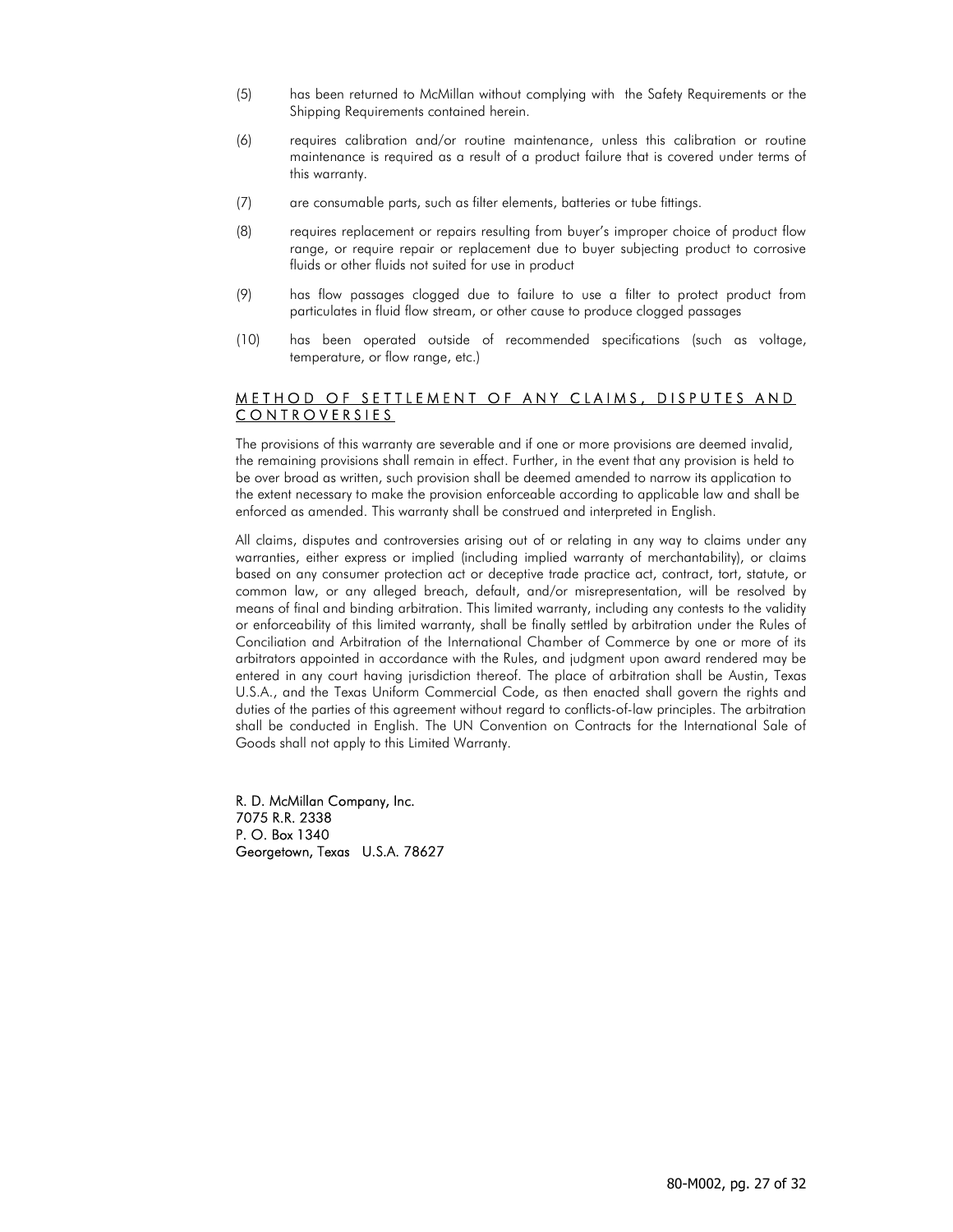| Gas            | Chemical<br><b>Symbol</b>       | <b>K</b> Factor |
|----------------|---------------------------------|-----------------|
| Acetylene      | C <sub>2</sub> H <sub>2</sub>   | 0.589           |
| Air            |                                 | 1.000           |
| Argon          | Ar                              | 1.438           |
| <b>Butane</b>  | $C_4H_{10}$                     | 0.260           |
| Carbon Dioxide | CO <sub>2</sub>                 | 0.739           |
| Deuterium      | D <sub>2</sub>                  | 1.000           |
| Ethylene       | C <sub>2</sub> H <sub>4</sub>   | 0.598           |
| Freon 11       | CCL <sub>3</sub> F              | 0.330           |
| Freon 12       | CCL <sub>2</sub> F <sub>2</sub> | 0.354           |
| Freon 13       | CCLF <sub>3</sub>               | 0.385           |
| Freon 14       | CF <sub>4</sub>                 | 0.420           |
| Freon 22       | CHCLF <sub>2</sub>              | 0.460           |
| Germane        | GeH <sub>4</sub>                | 0.570           |
| Helium         | He                              | 1.458           |
| Hydrogen       | H <sub>2</sub>                  | 1.011           |
| Krypton        | Kr                              | 1.440           |
| Methane        | CH <sub>4</sub>                 | 0.721           |
| Neon           | <b>Ne</b>                       | 1.443           |
| Nitric Oxide   | <b>NO</b>                       | 0.990           |
| Nitrogen       | N <sub>2</sub>                  | 1.000           |
| Nitrous Oxide  | $N_2O$                          | 0.710           |
| Oxygen         | $O2$                            | 0.991           |
| Ozone          | O <sub>3</sub>                  | 0.446           |
| Propane        | $C_3H_8$                        | 0.383           |
| Sulfur Dioxide | SO <sub>2</sub>                 | 0.690           |
| Xenon          | Xe                              | 1.437           |

These K Factors are given for reference only and are not intended as a recommendation of application suitability. Accuracy and response will be affected depending on the gas and flow range. Check the compatibility of all wetted materials before using any gas other than the calibration gas for the unit.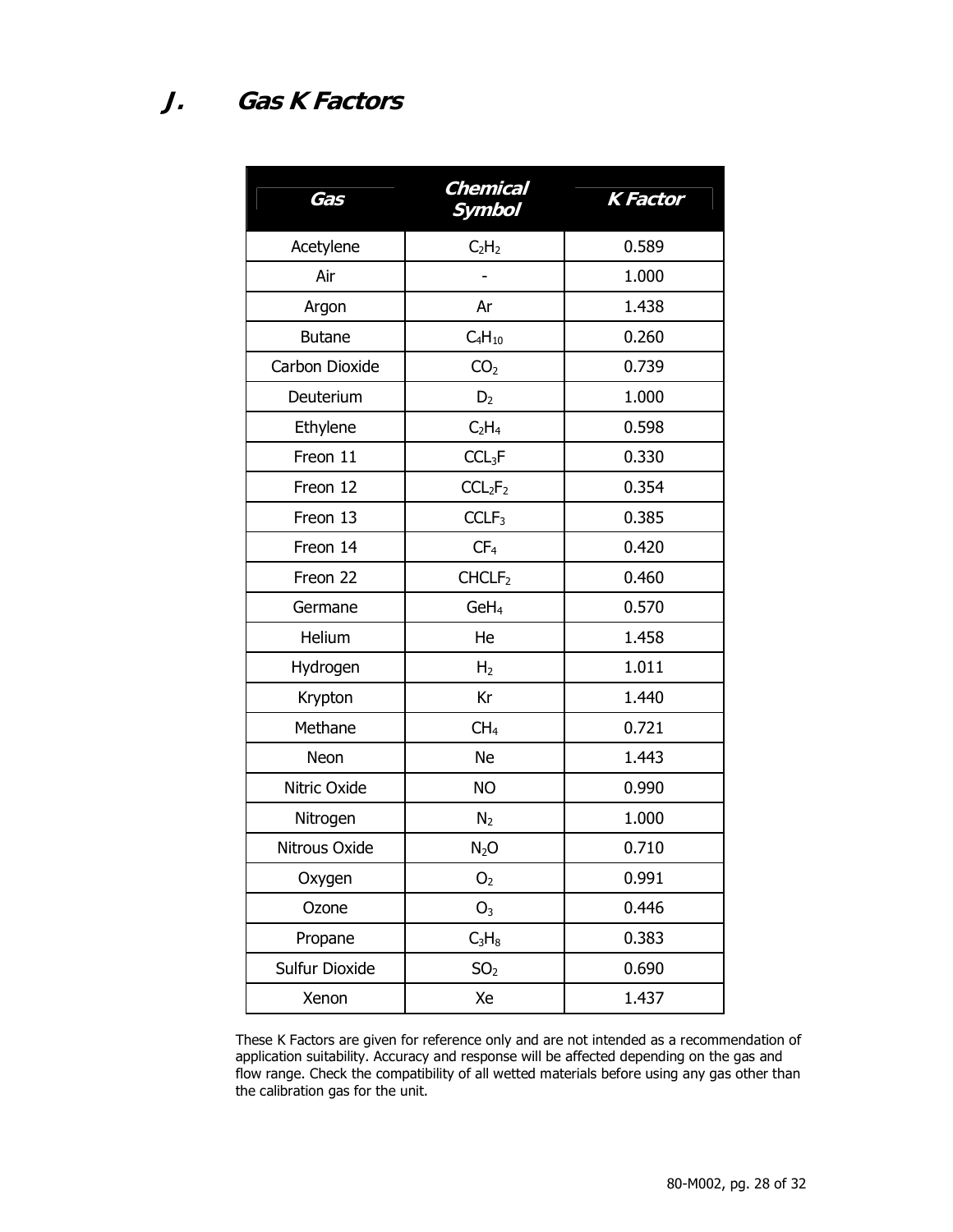# **K. Troubleshooting Guide**

| Symptom                           | <b>Possible Cause</b>                       | <b>Method of Correction</b>                                                                                     |
|-----------------------------------|---------------------------------------------|-----------------------------------------------------------------------------------------------------------------|
| Clicking noise from<br>controller | Unit in error mode                          | Check there is sufficient<br>pressure and that the flow<br>path is not restricted or<br>blocked                 |
| No response                       | Unit wired incorrectly                      | Check wiring is according to<br>Section B5                                                                      |
|                                   | Loose connection                            | Check all connectors and<br>wiring                                                                              |
|                                   | Damaged connector pins                      | Contact factory                                                                                                 |
|                                   | Blocked flow path                           | Check flow path for<br>obstructions.                                                                            |
|                                   | Piping leak before sensor                   | Check all piping and<br>connections.                                                                            |
|                                   | Insufficient power                          | Check the power supply<br>output and increase if<br>necessary                                                   |
|                                   | Output load resistance too low              | Ensure the voltmeter or data<br>acquisition system or display<br>has an impedance of greater<br>than of 2.5kohm |
|                                   | Flow too low for the unit                   | Ensure that the flow being<br>measured is within the<br>capabilities of the unit                                |
|                                   | Unit damaged or faulty                      | Contact factory                                                                                                 |
| Inaccurate control                | Particles in flow path                      | Add filtration before the<br>sensor.                                                                            |
|                                   | Flow path obscured                          | Remove any debris or<br>blockage in the flow path eg.<br>PTFE tape.                                             |
|                                   | Unit calibrated for a different<br>gas      | Check calibration certificate<br>and apply a "K" Factor to<br>readings if necessary.                            |
|                                   | Gas composition is variable                 | Contact factory                                                                                                 |
|                                   | Fittings have been changed                  | Replace the factory installed<br>fittings                                                                       |
|                                   | Moisture in gas                             | Ensure gas is clean and dry                                                                                     |
|                                   | Insufficient warm-up period                 | Allow the unit to warm-up<br>for at least 5 minutes.                                                            |
|                                   | Zero drift                                  | Verify the zero and adjust as<br>necessary as explained in<br>Section C2                                        |
|                                   | The gain potentiometer has<br>been adjusted | Contact the factory                                                                                             |
|                                   | Unit needs recalibration                    | Contact the factory                                                                                             |
|                                   | Flow too high for the unit                  | Ensure that the flow being<br>measured is within the<br>capabilities of the unit                                |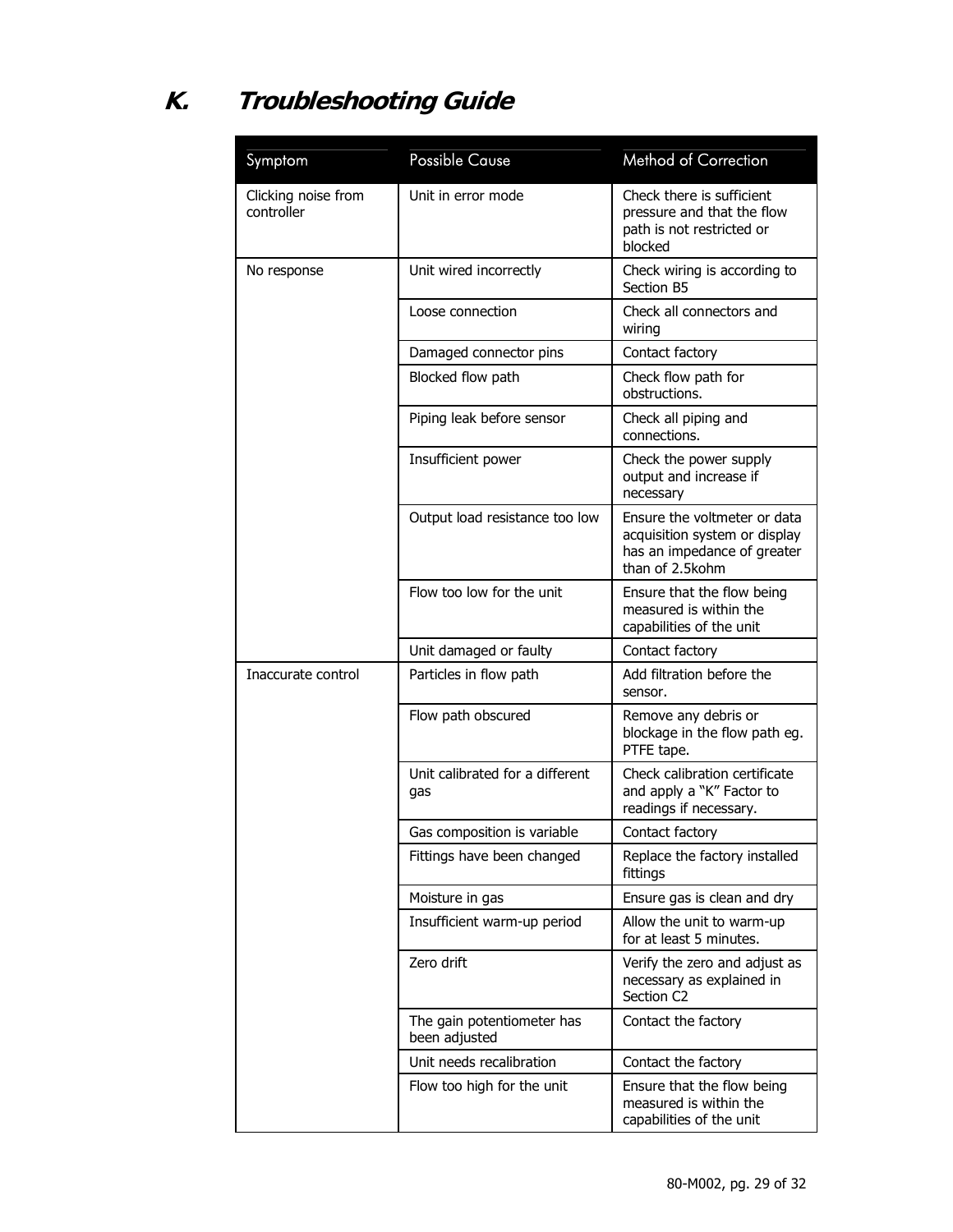| Symptom                    | <b>Possible Cause</b>                                                             | <b>Method of Correction</b>                                                                                         |
|----------------------------|-----------------------------------------------------------------------------------|---------------------------------------------------------------------------------------------------------------------|
| Inaccurate control         | Insufficient or varying power                                                     | Check the power supply<br>output and increase if<br>necessary                                                       |
|                            | Insufficient pressure                                                             | Ensure the pressure (an<br>differential pressure) is high<br>enough o operate the unit.                             |
|                            | Varying pressure                                                                  | Check the stability of the<br>pressure regulation and<br>improve if necessary.                                      |
|                            | Ambient temperature too<br>high or too low                                        | Place the unit in a suitable<br>environment                                                                         |
|                            | Output load resistance too<br>low                                                 | Ensure the voltmeter or data<br>acquisition system or display<br>has an impedance of greater<br>than of 2.5kohm     |
|                            | Gas temperature too high or<br>too low                                            | Ensure the gas temperature is<br>within the recommended<br>operating range                                          |
|                            | Unit damaged or faulty                                                            | Contact factory                                                                                                     |
| Problems with<br>rezeroing | Gas flow through unit not<br>completely stopped                                   | Ensure there is no flow<br>through the unit. The easiest<br>way to do this is to plug both<br>the inlet and outlet. |
|                            | Severe fluctuations in the<br>ambient temperature e.g.<br>unit in direct sunlight | Carry out the rezero<br>procedure in a stable<br>environment                                                        |
|                            | Unstable power supply                                                             | Check the stability and<br>suitability of the power source                                                          |
|                            | Insufficient warm-up period                                                       | Allow the unit to warm-up for<br>at least 5 minutes.                                                                |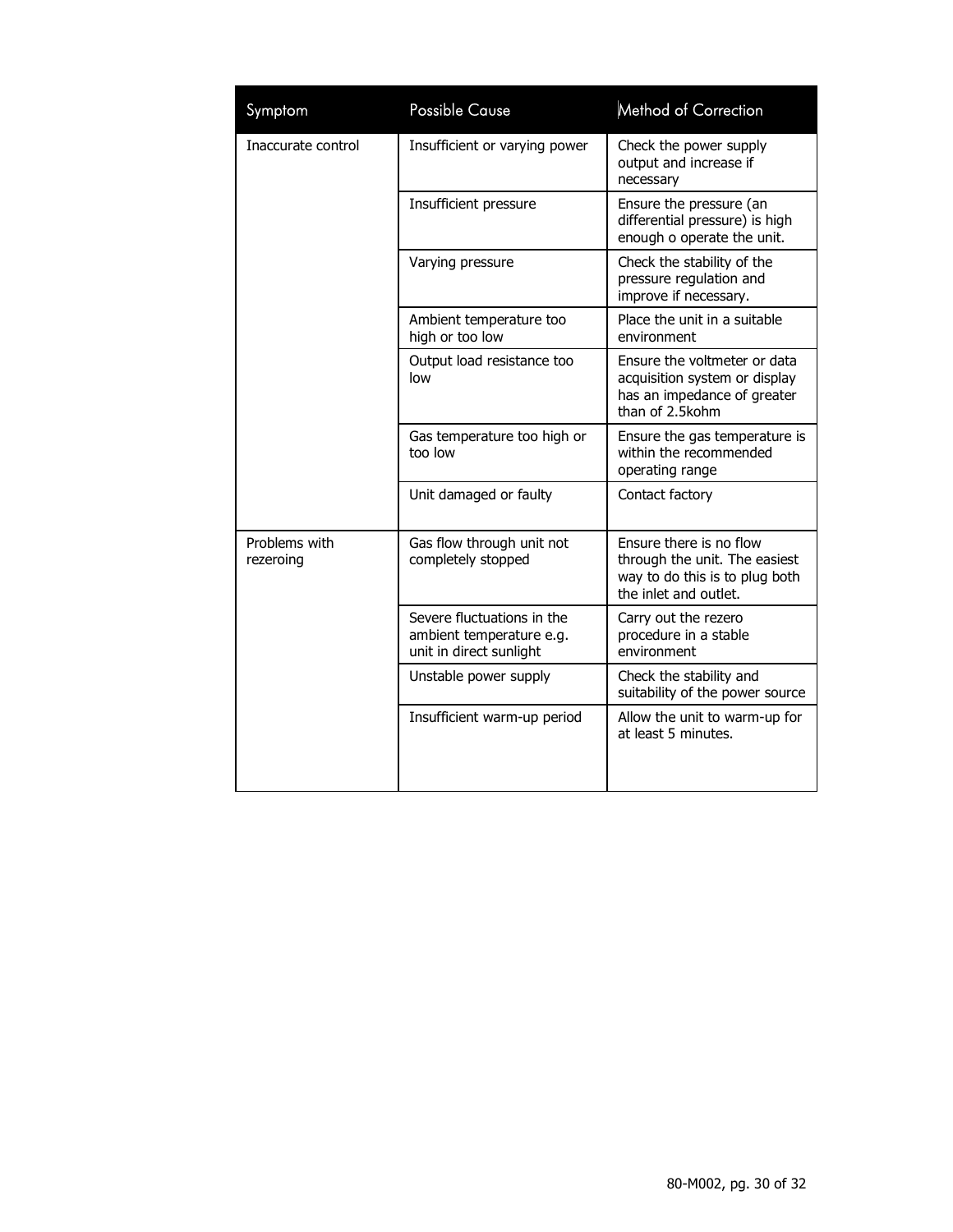### **L. Contacting McMillan**

| Website:                 | www.mcmflow.com                                                     |
|--------------------------|---------------------------------------------------------------------|
| <b>Fmail:</b>            | tech@mcmflow.com                                                    |
| <b>Mailing address:</b>  | McMillan Company<br>P.O. Box 1340<br>Georgetown, TX 78627<br>U.S.A. |
| <b>Shipping address:</b> | McMillan Company<br>7075 RR 2338<br>Georgetown, TX 78628<br>U.S.A.  |
| <b>Phone:</b>            | $(512) 863 - 0231$                                                  |
| Fax:                     | (512) 863-0671                                                      |

For repairs and/or return information, please contact our service department any of the ways shown above.